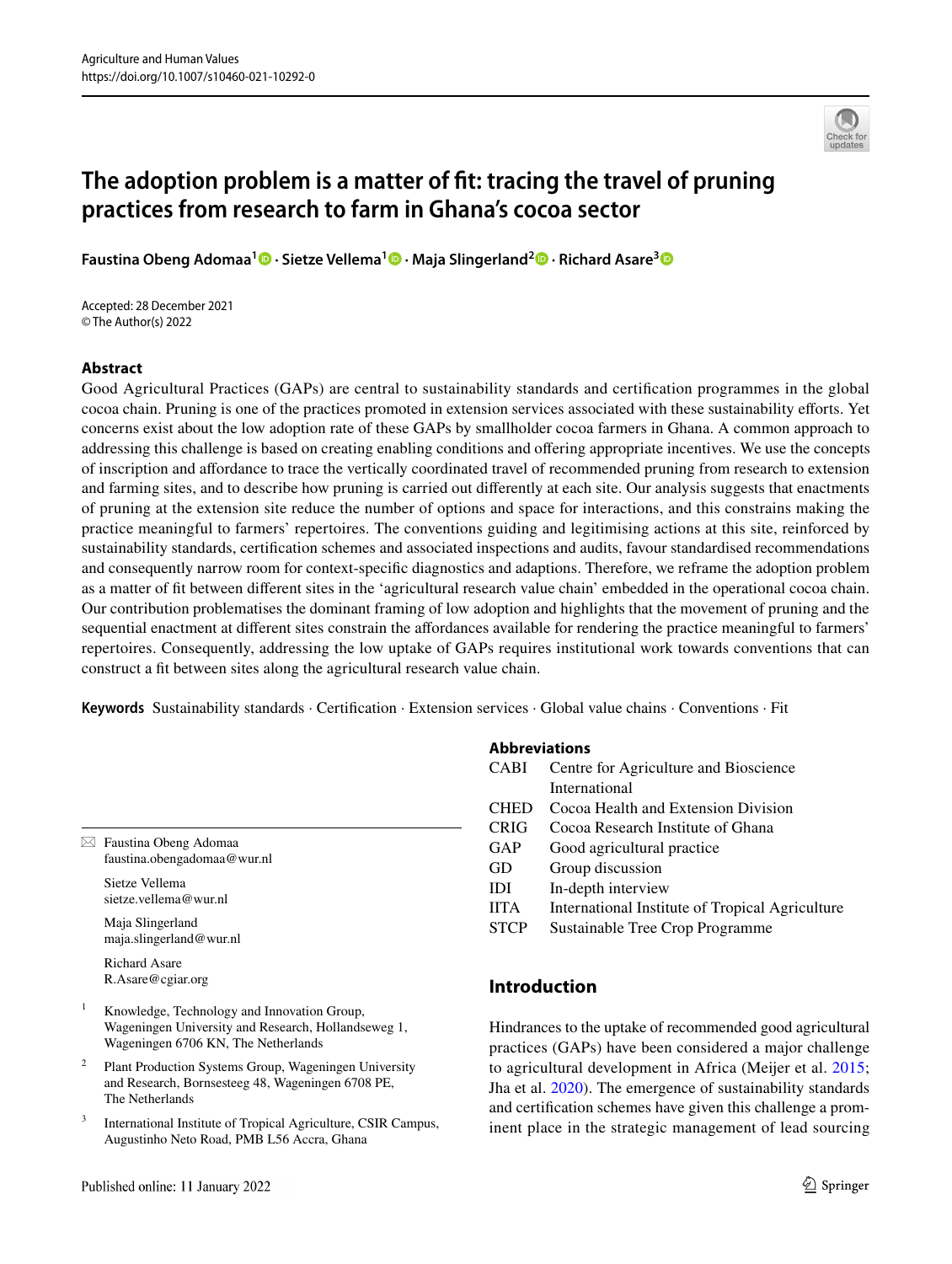and chocolate frms in the cocoa commodity chain. In their responses to public pressures to make cocoa production more sustainable and rising business concerns over secured access to cocoa as raw material, these frms have endeavoured to integrate smallholder farmers into service delivery schemes and associated extension services to increase the uptake and use of sustainable production practices. These corporate strategies reinforce the dominant assumption that training, novel practices and innovative techniques lead the way to sustainable and yield-increasing production practices, and subsequently bring benefts to farmers. Whether this presumed adoption pathway materialises is not self-evident (Alexander et al. [2020](#page-13-1)). GAP training in the cocoa chain is accompanied by manuals, guidelines and a related set of training and extension activities for fostering adoption, diffusion, and scaling. While research has recorded positive outcomes from such training (Fenger et al. [2017\)](#page-13-2), uptake of promoted GAPs has been recorded as being low (Nmadu et al. [2015\)](#page-14-1). This presents a challenge to the cocoa sector (Dormon et al. [2007\)](#page-13-3). Low levels of uptake and the difusion of recommended agricultural practices form major strategic concerns for lead frms and their public and civil society partners who are striving to enhance sustainability in the cocoa commodity chain.

GAP training combined with sustainability and certifcation programmes creates a technology transfer approach that involves notions of adoption, difusion and scaling (Glover et al. [2019](#page-13-4)). This perspective frames non-adoption as stemming from unfavourable conditions in the context of adopters. In adoption literature, many studies examine factors within adopting contexts that enable or constrain uptake among farmers (e.g., Meijer et al. [2015](#page-14-0); McDonough et al. [2015](#page-14-2); Laosutsan et al. [2019\)](#page-14-3). In contrast, we see adoption as a possible emergent outcome of socio-political processes that shape the travel of GAPs (Cook et al. [2021](#page-13-5)), rather than as a combined result of quality practices and enabling conditions in adopting contexts. GAPs travel from the research sites where they are developed to extension sites where they are transferred and eventually to farming sites, where they are applied.

To understand the likelihood of GAPs having material consequences on the ground and, therefore, contributing to sustainability in the cocoa sector, this paper traces the movement of pruning throughout the "agricultural research value chain" (Alexander et al. [2020\)](#page-13-1) in Ghana as a widely recommended GAP in the operational global cocoa chain. Pruning, as referred to in this paper, broadly refers to a package of guidelines, manuals, artefacts, extension materials, visualisations, or contracts that prescribe recommended practices advanced by the agricultural research value chain. This package is distinct from the set of mundane and gradually evolving practices of farmers cutting unwanted tree parts on their farms. Prescriptions of how to manage trees are built in the

package, which therefore afects the selection of pruning techniques and mediates actions.

This turns the travelling package into a pruning script (Akrich [1992;](#page-13-6) Latour [1992\)](#page-14-4): an evolving framework of action prescribing how cocoa farmers are expected to use tools and techniques in managing their trees and farms. The package is enacted in a set of sequential actions at diferent sites in the agricultural research value chain that aim to encourage cocoa farmers to adopt recommended pruning practices. The research activities from which the script originated contain diferent types of pruning, which a variety of mediators at diferent sites along the agricultural research value chain successively select, translate and inscribe into visuals and manuals that create links between technical content and users (Akrich [1992](#page-13-6)). Tracing what happens with the pruning script informs the analysis of what recommended pruning practices eventually materialise in the interactions between the extension and farming sites.

The analysis of the adoption trajectory of the pruning script is grounded in science and technology studies, which focuses on the inscription of preferences, principles, categories, and expectations into compact, transportable and persuasive forms, such as graphs and other visualisations (Smith et al. [2000\)](#page-14-5). In line with Latour's analysis of the travel of soil samples (1999), we analyse how the carrying out of the pruning script at diferent sites creates and selects classifcations and options and produces a degree of certainty. We also consider the concept of affordance, linked to the notion of inscription, which is elaborated on in the work of Glover et al. [\(2017\)](#page-13-7). It is useful to examine how scripts underlying the promotion of pruning mediate relationships between researchers, extensionists and users. Affordances are the potential options for use to which a script lends itself; they outline opportunities for interaction that are built into the scripts and transmit the expectations of promoters to potential users. The afordances are carried out at diferent sites and reshaped during the movement of technological packages or scripts between sites.

Following Glover et al. [\(2017\)](#page-13-7) and insights from Latour ([1991,](#page-14-6) [1999](#page-14-7)), we offer an alternative way of looking at the uptake of GAPs in the cocoa commodity chain, which is attentive to the implications of actions and choices at different levels in the agricultural research value chain for how GAP touches down in the realities of cocoa farmers. Methodologically, we focus on the interface of situated practices, coordination processes and knowledge-based interventions (Vellema et al. [2021\)](#page-14-8). Tracing the travel of a GAP reveals what makes it likely for packages to be fexible enough for a dialogue between diferent systems of knowledge and practices resulting in contextual adaptation. GAPs are not merely technical packages, but possess cultural and political dimensions; they are constructed and expressed in various institutional forms at diferent points in the agricultural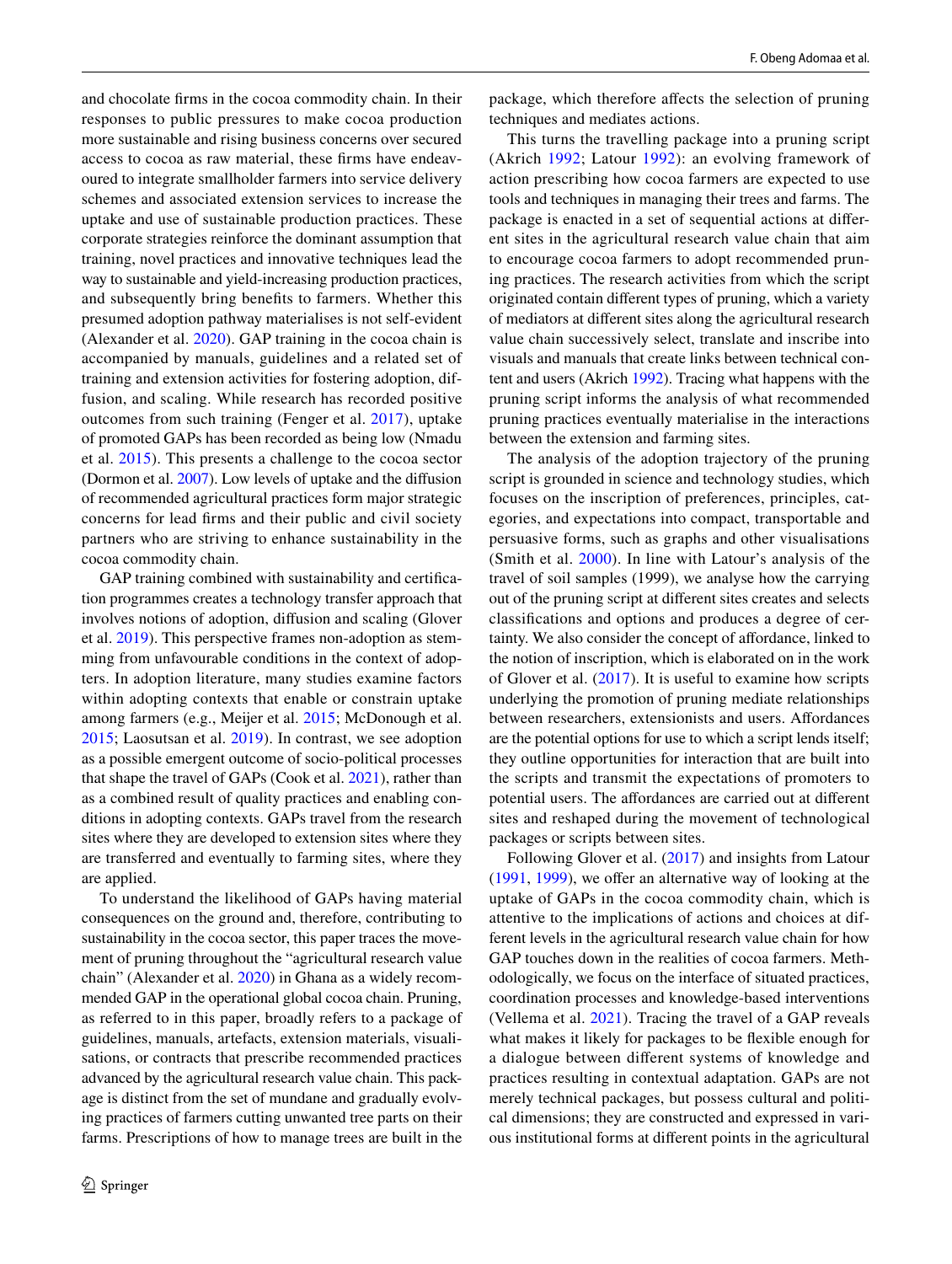research value chain. To this effect, Glover et al. ([2017\)](#page-13-7) highlight that instead of focusing on how packages can be transferred and scaled, a new question emerges: how can the skills and placeless knowledge of scientists be made relevant to, translated into and integrated with forms of knowledge and practices in a way that makes sense on the ground? We engage with this perspective and ask the question: what enables GAPs to be or constrains them from being incorporated into farmers' repertoires?

We advance a conceptualisation of the travel of pruning based on inscription and afordance with an institutional perspective on how this unfolds in a vertically coordinated process. The travel of GAPs is infuenced by governance mechanisms in the cocoa value chain that promote standardisation and uniformity. We add this perspective so that we are able to assess the ways and extent to which cocoa farmers can accommodate, appreciate, resist, subvert or bypass the inscriptions and modes of action included in eforts to transfer and promote recommended pruning practices. It is not self-evident that the mobility of pruning is a two-way process, even though the expectations of pruning at the research and farming sites are not that far apart. Therefore, we provide an institutional perspective on the notions of inscription and afordance to understand the persistence of low uptake of GAP.

The institutional perspective uses the concepts of ft and convention. 'Fit' originates from organisation and management studies (Nadler and Tushman [1980](#page-14-9); Ansari et al. [2010](#page-13-8)); it is used to examine how characteristics of GAPs that arrive in the farming site, either ft with farmer's repertoires or do not. To comprehend the observed (mis)fts, we engage with the notion of convention (Diaz-Bone [2016;](#page-13-9) Ponte [2016\)](#page-14-10), from governance studies literature, to examine the enabling or constraining institutional conditions at play in the agricultural research value chain, embedded in global commodity chains. While our analysis engages with GAPs at the distinct sites, our study neither evaluates the knowledge of GAPs at the sites nor advances arguments on the dichotomy between scientifc and farmers' situated knowledge. Instead, we shift attention to and provide an institutional lens for examining the vertically coordinated travel of GAP tangled with sustainability and certifcation programmes in the cocoa chain and identify enablers or constraints to making GAPs relevant and fit with farmers' repertoires.

The paper is organised as follows. After this introductory section, we present the theoretical perspectives from which we derive the main elements of our analytical framework. Next, we introduce the methods for tracing the travel of pruning as a recommended practice in Ghana. The results section traces the travel of pruning from research to extension and farming sites and unravels decision-making and coordination processes at and between multiple levels in the knowledge chain; this informs our institutional understanding of the vertically coordinated travel of pruning. We end with a discussion on the conditions that enable or constrain ftting and contribute to observed fts and misfts, and we conclude with recommendations.

## **Analytical framework**

Technology transfer thinking dominates the adoption literature and is often accompanied by notions of difusion and scaling. These notions ascribe neutrality and universal applicability to scientifc knowledge (Glover et al. [2019\)](#page-13-4). Pruning for instance, is considered as a neutral package of knowledge on what, how and when to prune, what equipment to use and for what outcome. Its movement into farming is then conceived as transferring knowledge and recommendations through trainings. Glover et al.'s ([2017](#page-13-7)) perspective on the uptake of technological packages, however, highlights that technological packages go through processes of standardisation and simplifcation to make them mobile and enable them to travel from research stations to farmers' felds, and these have implications for the applicability of the packages.

Glover et al. ([2017\)](#page-13-7) highlight two processes as being crucial for what happens to technological packages and how they can be used: *inscription* and *afordance.* Inscription concerns the work done by designers to build expectations into standard packages of how they are to be used to achieve their intended outcomes. Latour [\(1991](#page-14-6)) shows that users can adopt, subvert, change, resist or ignore scripts. For our analysis, we detail how practices and interactions of researchers and extensionists convert expectations of what pruning can do into signs, such as visuals or pictures, and words, such as manuals or training materials. We document the production and transmission of information as forms of inscription happening during the travel of the pruning script.

The affordance of packages concerns the potential options for use and opportunities for interactions with the packages. Afordance depends on the characteristics of the packages that enable or constrain the ways they can be employed, as well as the fexibility of interpreting them. According to Glover et al. [\(2017\)](#page-13-7), the uptake of technological packages depends on the conditions for unpacking their affordances into the repertoires of users. Examining processes and levels of inscription of technological packages, and their afordances and site-specifc enactments is, therefore, essential to understanding the uptake of such packages.

Following from Glover et al. ([2017](#page-13-7)), we document the production and transmission of information as forms of inscription happening during the travel of a pruning script. In the setting of the agriculture research value chain, inscriptions are carried out at diferent sites, which refashions the afordances at the subsequent site. The concept of afordance—linked to the notion of inscription in the work of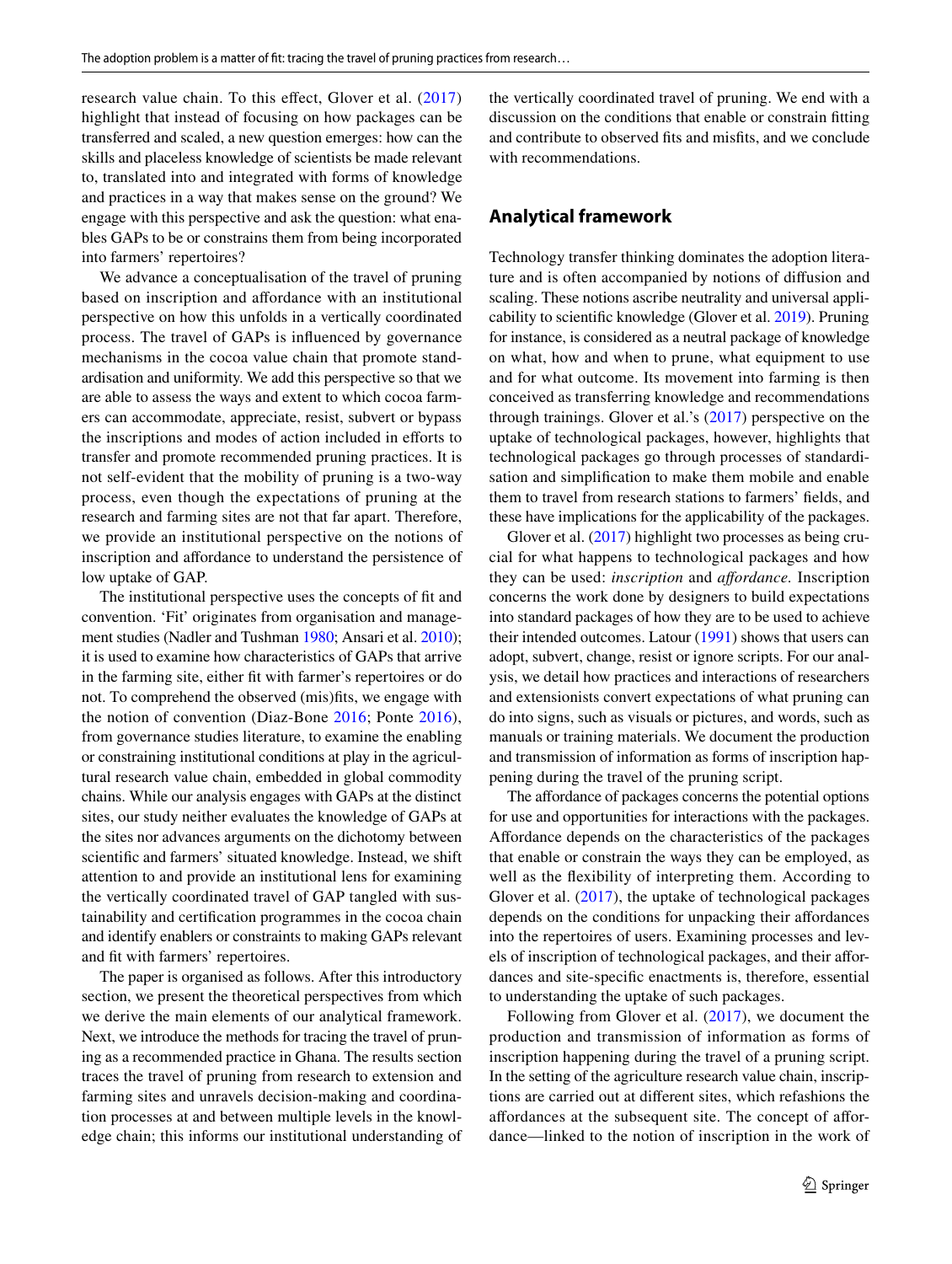Glover et al.—is therefore useful to closely examine how scripts underlying the promotion of pruning mediate relationships between researchers, extension officers and users (Fig. [1\)](#page-3-0). We trace the travel of recommended GAPs from the site of research to extension and to farming and examine their distinct site-specifc enactments. We conceptualise GAPs as site-specifc confgurations carried out through practice and situated within specifc institutional mechanisms.

In the cocoa chain, GAPs are tangled with standards and certifcations, and have interdependences at various levels of the commodity chain. They are embedded in governance mechanisms in the vertically coordinated chain. The intrinsic dynamics of specifc sites mediate what practices actors consider legitimate and whether and through what processes they are adopted (Bromley et al. [2012](#page-13-10)). Consequently, technologies used within specifc contexts pick up other characteristics beyond their technical characteristics. The sites where technologies originate and transfer, for instance, shape their characteristics and how they interact with users (Glover et al. [2017](#page-13-7)). Like diffusing practices in organisational settings, technologies are socially meaningful, multifaceted bundles of knowledge rather than neutral innovations (Ansari et al. [2010](#page-13-8), p. 82). GAPs such as pruning entail more than technical artefacts; they imply a variety of rules and norms emerging from site-specifc actions. These site-specifc institutional features direct the travel of GAPs and afect degrees of institutional coordination and alignment (Cook et al. [2021\)](#page-13-5) between the diferent levels of the agricultural research value chain.

Unpacking package afordances and incorporating them into farmers repertoires requires a ft between packages' characteristics and users' practices. Nadler and Tushman [\(1980,](#page-14-9) p. 45) defne ft as "the degree to which the needs, demands, goals, objectives, and/or structures of one component are consistent with those of another component". Uda et al. [\(2018\)](#page-14-11) highlight that ft is a two-sided concept that focuses on tensions and synergies resulting from what works (or not) as practices move from one domain to another. While examining how practices difuse in organisational settings, Ansari et al. [\(2010](#page-13-8)) use the concept to examine compatibilities between characteristics of a practice in two domains of an organisation and how (mis)ft triggers diferent patterns of adaptation. They distinguish between technical, cultural and political characteristics of difusing practice to analyse ft between sites. They conceptualise technical ft as the degree to which characteristics of a practice are compatible with technologies already in use by potential adopters. Cultural ft is the degree to which the characteristics of a practice are compatible with the cultural values, beliefs, and decision-making practices of potential adopters. Political fit is the degree to which the implicit or explicit normative characteristics of a practice are compatible with the interests and agendas of potential adopters. We adopt Ansari et al.'s [\(2010](#page-13-8)) technical, cultural and political characteristics of ft and heed Cox's [\(2012\)](#page-13-11) call to defne characteristics of the practice for which we analyse ft.

Therefore, we unpack pruning practices at the distinct sites into technical, cultural and political characteristics and discuss compatibilities within these characteristics. We use compatibilities and incompatibilities in the characteristics to reveal fts and misfts around pruning practices, and frame adoption and non-adoption as arising from (mis)fts in the characteristics of the arriving package and realities in the farming site. Fit is not a static concept but refects a dynamic process (Schouten et al. [2016](#page-14-12)), so we analyse the emergence of ftting and misftting within the unfolding practices of using manuals and delivering extension services that constitute interfaces where the research, extension and farming sites interact (Fig. [1](#page-3-0)).

We deepen our understanding of observed fit and misfit through the lens of convention theory to unearth conditions that either enable or constrain unpacking the afordances of pruning. Diaz-Bone [\(2016,](#page-13-9) p. 215) defnes conventions as

<span id="page-3-0"></span>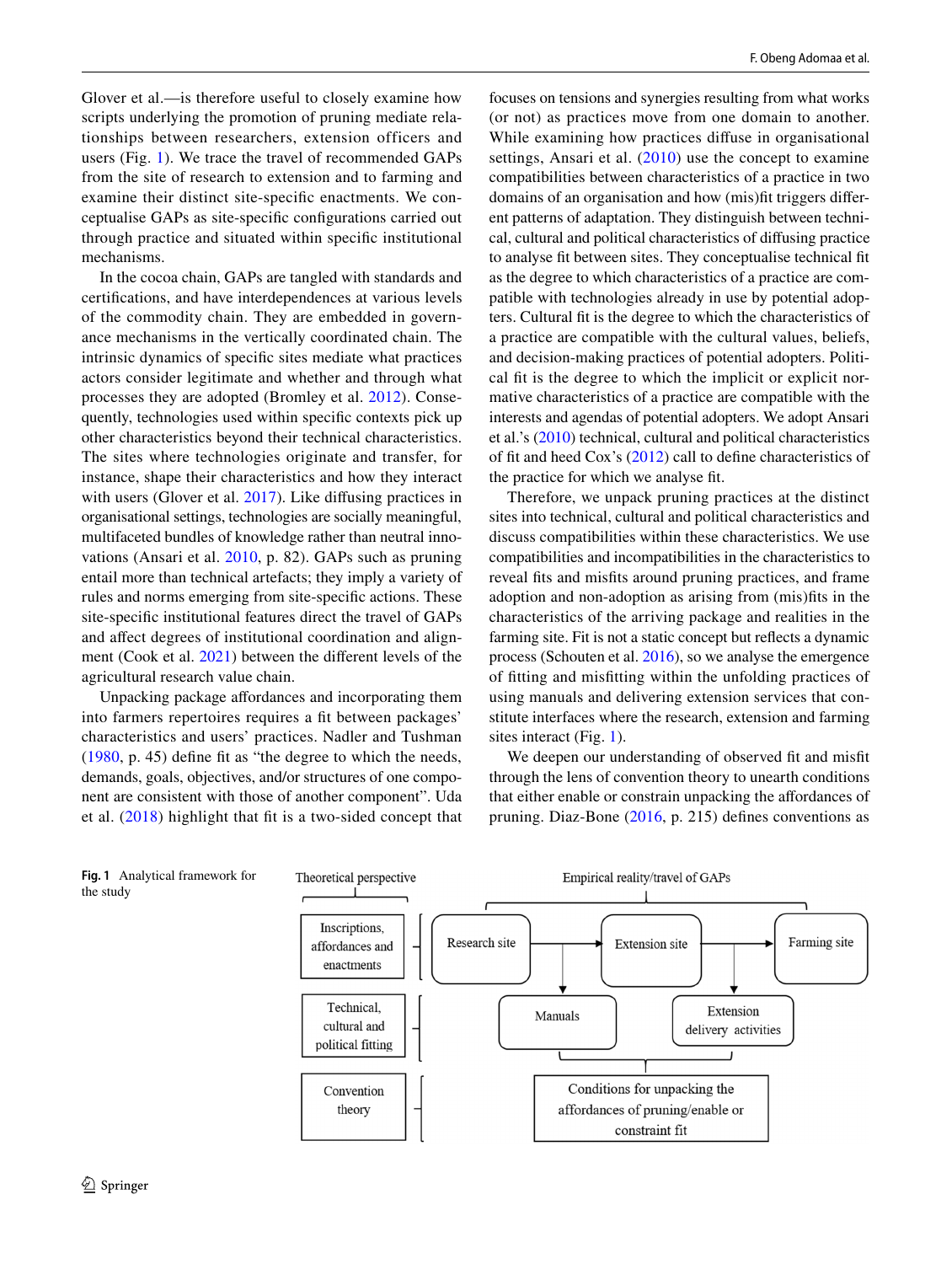"socio-cultural frames for mobilizing a shared interpretation of objects, actions, goals, and collective intentions involved in situations of production, distribution, and consumption". Conventions serve as a guide for action and collective systems to legitimise those actions and include processual and situational factors that shape specifc institutional trajectories (Ponte [2016](#page-14-10)). Convention theory shifts attention to the institutionally situated characterisation of individual and collective actions, particularly the values, visions and norms that guide processes of coordination (Wilkinson [1997](#page-14-13)). Realigning a practice to be compatible with a norm, manifest in prescribed GAPs in certifcation schemes, has become a major coordinating process in commodity chains (Ponte [2016](#page-14-10); Ponte and Gibbon [2005](#page-14-14)). We use convention theory to unearth shared norms, values and interpretations (Geurts [2018\)](#page-13-12) that enable or constrain the unpacking of pruning afordances and their incorporation into farmers' repertoires (Fig. [1](#page-3-0)). Figure [1](#page-3-0) represents the analytical framework underpinning our results and discussions.

## **Methods**

#### **Context**

Practitioners in the feld of tree crops highlight pruning as an important low-cost choice for increasing productivity, as trees' energy is channelled into fruit production (Vos et al. [2003](#page-14-15)). Removing unwanted plant parts through pruning is considered an essential management practice in tree crops such as apple (Elfving [1990](#page-13-13)), macadamia (Huett [2004\)](#page-13-14) and cocoa (Govindaraj and Jancirani [2017](#page-13-15)). In cocoa, pruning is expected to improve light capture and efficient nutrient use (Opoku-Ameyaw et al. [2010](#page-14-16); Asare et al. [2018\)](#page-13-16) and to fnd a balance between growth and yield (Govindaraj and Jancirani

<span id="page-4-0"></span>**Table 1** Data collection methods and participants in research

[2017\)](#page-13-15). Pruning is also recommended for controlling pests and diseases and reducing pesticide use (Opoku-Ameyaw et al. [2010\)](#page-14-16), as concerns over the environmental hazards of pesticides used on cocoa have heightened (Denkyira et al. [2016](#page-14-17); Okoffo et al. 2016). Policy makers, standard organisations and private frms in the cocoa sector also promote pruning through sustainability-certifcation programmes.

In Ghana, the Cocoa Research Institute of Ghana (CRIG) and institutions, such as the International Institute of Tropical Agriculture (IITA), conduct research on GAPs, generate knowledge and translate this knowledge into manuals used in extension services. Extension service providers include the public Cocoa Health and Extension Division (CHED) and the extension units of private sourcing and chocolate companies collaborating with civil society organisations. Extension is instrumental to link this translated knowledge to many cocoa farmers. The adoption of pruning in the West African cocoa sector, however, is noted to be low (Govindaraj and Jancirani [2017](#page-13-15)), and Ghana is no exception (Dormon et al. [2007](#page-13-3)). In this setting, we used the methods stipulated below to document the travel of pruning through the layered setup of knowledge transfer from the research to extension and farming sites in Ghana.

#### **Data collection**

We collected data on pruning practices in the three sites (Table [1\)](#page-4-0). CRIG and IITA formed the research site. Field work took place through ongoing extension activities on pruning in farming communities in three districts: Amenf West in Western region, Bibiani-Anhwiaso-Bekwai in Western North region and Atwima Mponua in Ashanti region.

Additionally, we observed 13 pruning activities in the 2018/19 cocoa season. These included one mass training session, two demonstration-farm visits, four coaching and

| Site           | Data collection method | Participants                                                                                                                           | Data collected                                                                                                   |  |
|----------------|------------------------|----------------------------------------------------------------------------------------------------------------------------------------|------------------------------------------------------------------------------------------------------------------|--|
| Research       |                        | In-depth interviews (IDI) IDI with three agronomists                                                                                   | Knowledge and practices of pruning, interactions<br>with extension officers/farmers, challenges and<br>solutions |  |
|                | Document Analysis      | Analysis of five manuals (Details in Table 2)                                                                                          | Benefits of pruning stated, type $(s)$ of pruning<br>addressed, art of pruning described                         |  |
| Extension IDIs |                        | IDI with six extension officers, one field trainer<br>and seven trained pruners                                                        | Knowledge and practices of pruning, extension<br>delivery and evolution                                          |  |
|                | Group discussions (GD) | One GD with 16 extension officers                                                                                                      | Interactions with agronomists, farmers and auditors,<br>challenges and solutions                                 |  |
|                | Document Analysis      | Six teaching and learning aids, one pruning service<br>contract, one certification contract, one certifica-<br>tion standard guideline | Benefits of pruning stated, type $(s)$ of pruning<br>addressed, art of pruning described                         |  |
| Farming        | <b>IDIs</b>            | 12 IDIs with farmers                                                                                                                   | Knowledge and practices of pruning, interactions<br>with extension officials, challenges and solutions           |  |
|                | GDs                    | Four GDs $(8-12)$ farmers per group)                                                                                                   |                                                                                                                  |  |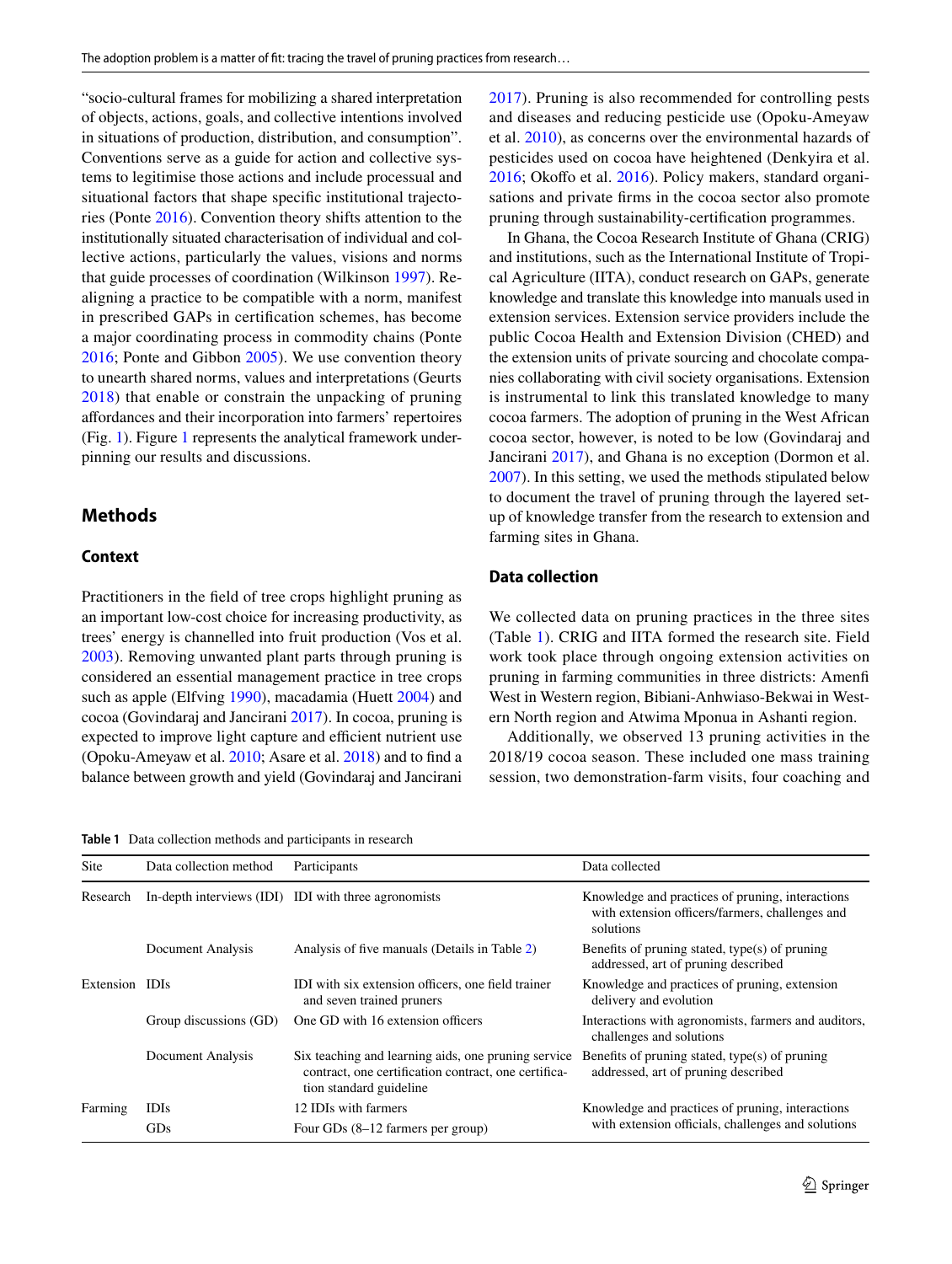six direct pruning of trees for farmers called 'gang pruning'. In the coaching and gang pruning, we conducted followup discussions to clarify some of the observed interactions. Some interviews, group discussions and observations were recorded, and the audio and video recordings were transcribed to capture vital details. For the unrecorded ones, detailed notes were taken during data collection.

#### **Data analysis**

We combined data from the multiple sources and methods in our analysis. We compiled the notes and transcripts into summaries for the distinct sites, then analysed the summaries. We focused on the content of the summaries to examine site-specific enactments of pruning (Coffey and Atkinson [1996\)](#page-13-18). We compiled the emerging insights into cross cutting thematic codes. These thematic codes were: defnition of pruning, source of pruning defnition, types of pruning typifed, weight given to types of pruning, description of the art of pruning, factors to consider when pruning, efects of pruning highlighted, weight given to efects, and labelling of farmers and researchers'/extension officers' way of pruning. These crosscutting themes allowed for examination into how pruning was carried out at each site. We also focused on the interactional contexts and dynamics in the sites to examine interactions among the sites and how pruning travels from one site to the other (Elliot [2005\)](#page-13-19). The analysis of site-specifc enactments and the travel of the practice were not sequential; they were cyclical and allowed for in-depth understanding of the dynamic process of how pruning is constructed in each site and the interactional dynamics among the sites (Kumar [2014](#page-14-18)). We present this in our results section.

We then examined the crosscutting themes using our theoretical lenses (see Fig. [1](#page-3-0)). We typifed the engendered characteristics of pruning in each site into technical, cultural and political dimensions, and examined the compatibilities in the characteristics among the sites using the concept of ft. We paid attention to conditions that enable or constrain compatibilities among pruning practices in the distinct sites. Subsequently, we used convention theory to unearth the conventions that shape how pruning is carried out in each site and how and in what form the practice moves from one site to the other.

## **Results: the vertically coordinated travel of pruning**

In this section, we trace the travel of pruning from the research site, through manuals to the extension site and through extension delivery activities to the farming site. We focus on site-specifc enactments, levels of inscription and the unpacking of afordances of the practice as it travels.

#### **Pruning at the research site**

At the research site, researchers and agronomists showed that diverse types of pruning exist for diferent purposes. Formation pruning is conducted on young cocoa trees to adjust the height of the frst jorquette and to create desirable shape during establishment; structural pruning is done to shape the canopy of matured cocoa trees to a desired size and architecture; sanitation pruning involves the removal of diseased and unnecessary branches, chupons, epiphytes, mistletoes and mummified pods (Opoku-Ameyaw et al. [2010](#page-14-16); David [2011](#page-13-20)). The agronomists we interviewed highlighted that pruning improves aeration, reduces pests and diseases, and improves light capture and efficient nutrient use, all of which enhances productivity. However, while formation and structural pruning primarily give good tree shape, sanitation pruning improves tree health and reduces pests and diseases.

Govindaraj and Jancirani ([2017\)](#page-13-15) highlighted that pruning's efect on productivity depends on how much biomass one removes from the tree during pruning, among other factors; they distinguished between deep/heavy (30%), medium  $(20\%)$  and light  $(10\%)$  pruning. Asare et al.  $(2018)$  $(2018)$  $(2018)$  assert that removing more than 25% of tree canopy can potentially starve the tree and be detrimental to its growth. Govindaraj and Jancirani [\(2017\)](#page-13-15) considered medium pruning as having the greatest effect on pod attributes. Agronomists indicated that the main branches of cocoa trees carry pods. Accordingly, one needs to carefully consider if and what main branches should be cut to avoid negative efects on pod-bearing.

The agronomists further indicated that farm-specifc conditions determine tree response to pruning. These conditions include the presence or absence of shade trees, soil fertility status and microclimate. They specifed that cocoa trees live and interact with other shade trees. Thus, light capture for productivity enhancement, for instance, depends on the mutual shading of cocoa trees and that of other shade trees (Govindaraj and Jancirani [2017\)](#page-13-15). For pest and disease reduction, while pruning's effect on improving sunlight penetration can prevent black pod disease (Opoku-Ameyaw et al. [2010\)](#page-14-16), it can increase capsids that thrive in sunlight (Dohmen et al. [2018](#page-13-21)). Additionally, intensifed rainfall, temperature changes and prolonged dry seasons infuence trees' response to pruning (Dohmen et al. [2018](#page-13-21)). The agronomists, therefore, concluded that pruning is a context-specifc practice and must be situated in farm-specifc conditions.

Agronomists mentioned that due to contextual specifcities of pruning, one needs expertise in giving pruning recommendations to farmers. One agronomist opined that "*both*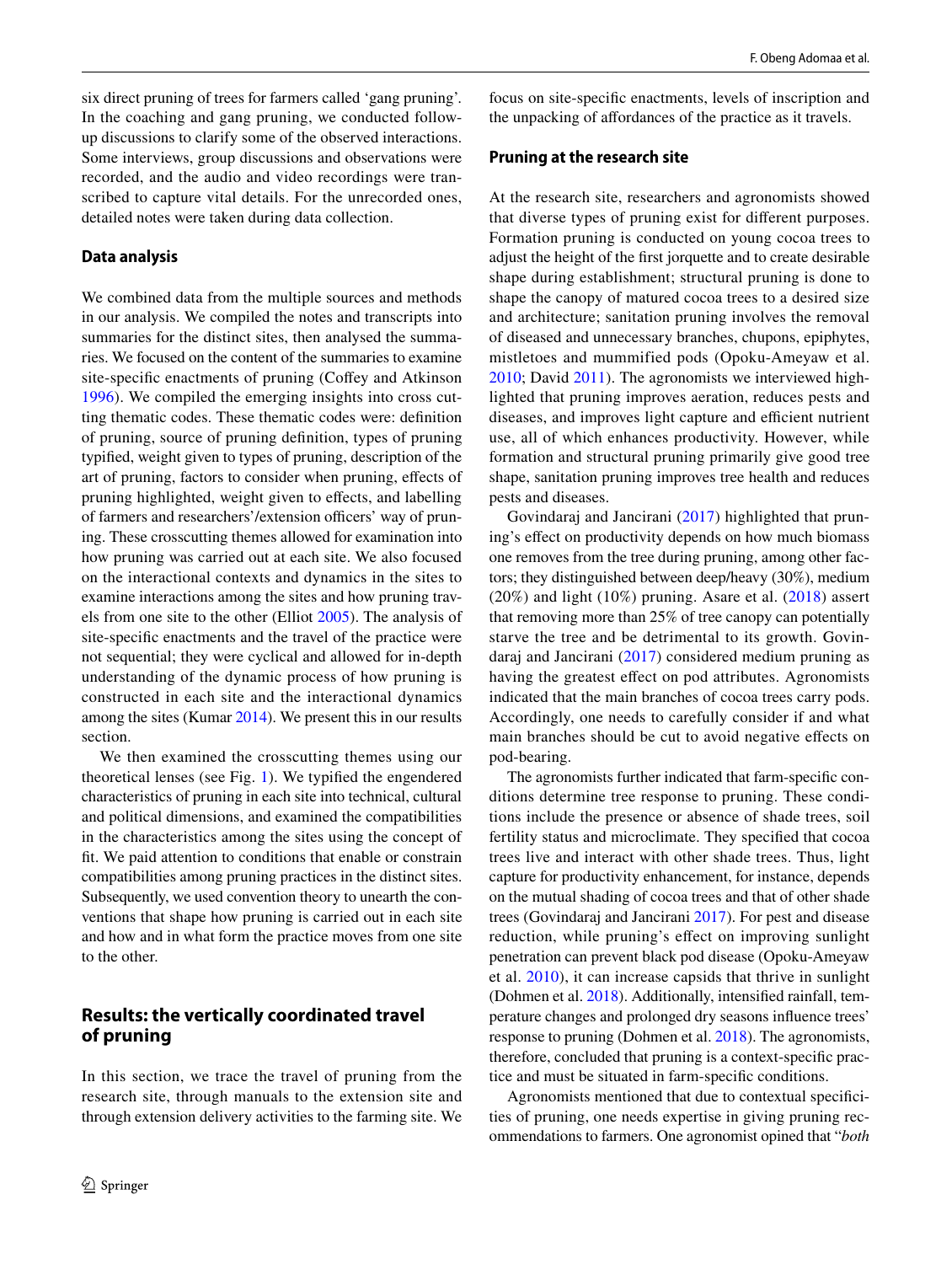*good and bad pruning can provide adequate sunlight in the farm*", but the "*consequences of bad pruning is detrimental*", so having an "*eye for pruning*" is vital (Agronomist, Tafo, 9/9/19). They noted that expertise is particularly necessary for avoiding the dire consequences of pruning on tree health and productivity.

At the research site, pruning is used as a practice that consists of diverse methods and is used for diverse purposes and context-specifc outcomes. The afordances of pruning as contained in this site acknowledge diversity in pruning types and diferent techniques for pruning. Its outcomes are also diverse, including increased productivity, balanced tree growth and yield, enhanced tree health and reduced incidence of pests and diseases. It also allows for a diagnostic capacity to access farm-specifc conditions to situate the practice. The site constructs pruning as an open-ended script that allows extension workers and farmers to rewrite and localise it.

## **The travel of pruning to extension site through manuals**

Manuals represent an interface of interaction between the research and extension sites. They embody abstract representations of reality constructed into words and illustrations through inscriptions for reference (Latour [1999](#page-14-7)). Through manuals, researchers are able to standardise information on pruning and enable it to travel to the extension site where officers can interpret and use it. Manuals constitute a level of inscription with potential implications on the afordances of pruning.

Manuals on cocoa cultivation in Ghana (Table [2\)](#page-7-0) have had information on pruning since the 1980s and have typifed diverse pruning types for diverse purposes since 2003. In illustrating pruning, however, information in the manuals concentrate on tree shape. The CABI and STCP manuals, for instance, focus on heavy/structural pruning in an eightstage illustration sourced from the ACDI/VOCA SUCCESS project in Indonesia. The manuals present an unpruned tree as stage one, consider sanitation pruning as stage two and dedicate stages three to eight to pruning that results in a fourmeter tall tree with three to four main branches and a funnelshape canopy. The CRIG 2010 and CocoaSoils manuals on the other hand, portrayed the processes of conducting the diverse types of pruning. However, they also illustrate treeshape before and after pruning, refecting an emphasis on tree-shape in illustrations.

The manuals highlighted diverse benefits of pruning (Table [2](#page-7-0)). However, they gave credence to the outcomes of structural pruning. For instance, they state that "the best cocoa tree has one stem only and two or three main branches, with enough side branches and leaves to capture more sunlight" (STCP Manual 2011, p. 7; CocoaSoils Manual 2021, p. 27). The CABI and STCP manuals state that the productivity of trees pruned as illustrated is higher and underscore the importance of keeping such structure through maintenance pruning. The CRIG 2010 manual also notes that pruning provides shape to the plant and improves aeration and reduces incidence and spread of pests and diseases: these factors are essential for increasing productivity. The manuals accentuate the signifcance of structural pruning for improving productivity and tree health.

The manuals provide little to no attention to farm-specifc contextual factors to consider when pruning. The information is focused on the cocoa tree and gives standard recommendations about which unwanted branches and materials should be pruned, when to prune and what equipment to use. The agronomists said that to counter the trade-off from standardisation, the ideal practice is for agronomists to train extension workers on the specifcities and situatedness of pruning. However, they also said that such training rarely takes place; if it does, the information from the manuals is reproduced.

Although the inscription of pruning in manuals acknowledges diverse types of pruning, illustrations emphasise structural pruning and give credence to its outcome. The specifcities and situatedness of pruning also flter into standard recommendations. Thus, the affordance of pruning as consisting of diverse types for diverse purposes narrows. Its construction as an open-ended script that allows for localisation and associated diagnostic capacities for context-specifc adaptation also fades.

#### **Pruning at the site of extension services**

At the extension site, extension officers specified the existence of formation, structural and sanitation pruning for diverse purposes including increased productivity, improved tree health and reduced pests and diseases. However, officers often described pruning with phrases such as desired tree-shape, 3–4 branches and funnel-shaped canopy. They used manuals as sourcebooks and their teaching and learning aids had illustrations of pruning provided in the manuals. The officers indicated that they gave pruning recommendations to farmers on what branches to cut, how to cut them, what time of the year to cut and what equipment to use as indicated in manuals or received in their training. However, few extension officers said that in addition to these standard recommendations, they considered local weather and soil conditions. These officers indicated that they gained this contextual insight from years of working with farmers and learning from their experiences. For the other officers with less experience, they relied on the manuals to provide them with pruning recommendations. These officers equated recommended pruning with illustrations in manuals.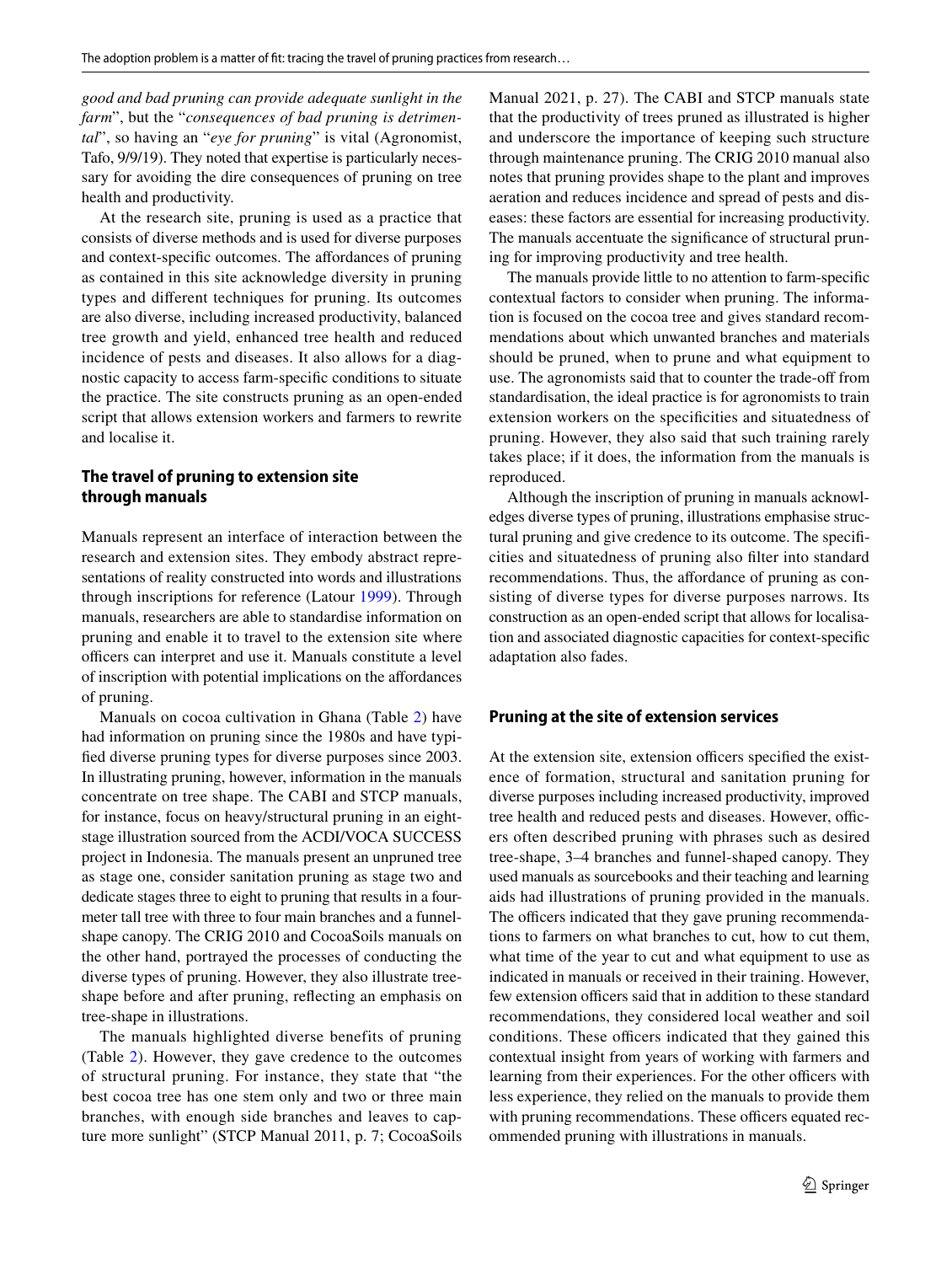<span id="page-7-0"></span>Table 2 Pruning practices in selected manuals on cocoa cultivation **Table 2** Pruning practices in selected manuals on cocoa cultivation

| Manual                                                                                                                                   | Source                                                                                       | Types of pruning                                    | The art of pruning                                                                            | Benefits of pruning                                                                                                                             |
|------------------------------------------------------------------------------------------------------------------------------------------|----------------------------------------------------------------------------------------------|-----------------------------------------------------|-----------------------------------------------------------------------------------------------|-------------------------------------------------------------------------------------------------------------------------------------------------|
|                                                                                                                                          | A Guide to cocoa cultivation (1987) Cocoa Research Institute of Ghana Not typified<br>(CRIG) |                                                     | Slant cut surfaces to allow water<br>drip off and prevent stem rot                            | Provide good tree shape, improve pas-<br>sage of air and light, reduce black<br>pod, increase yield                                             |
| Discovery learning about cocoa<br>(2003)                                                                                                 | <b>CABI</b> Bioscience                                                                       | Heavy pruning and maintenance<br>pruning            | ing with an ideal funnel-shape tree<br>An eight-stage illustration of prun-<br>as the outcome | maintenance and ease of harvesting<br>produced, reduce incidence of crop<br>health problems, facilitate better<br>Increase number of cocoa pods |
| Good agriculture practices for sus-<br>tainable cocoa production (2003,<br>final compilation in 2011)                                    | IITA, Sustainable Tree Crop Pro-<br>gramme (STCP)                                            | Structural and maintenance pruning                  | ing with an ideal funnel-shape tree<br>An eight-stage illustration of prun-<br>as the outcome | diseases, easier pesticide application<br>Increase production, reduce pests and<br>and harvesting                                               |
| Cocoa Manual; A source book for<br>sustainable cocoa production<br>(2010)                                                                | <b>CRIG</b>                                                                                  | Formation, structural and sanitation<br>pruning     | Illustration of formation, sanitation<br>and structural pruning                               | ductivity, reduce pests and diseases,<br>Provide shape to tree, optimise pro-<br>reduce cost on chemicals                                       |
| ductivity and decreased deforesta-<br>tion in cocoa; A training manual<br>Managing soils for increased pro-<br>for field officers (2021) | IITA, CocoaSoils Programme                                                                   | Structural, maintenance and sanita-<br>tion pruning | Information on what to prune and<br>illustration of cocoa tree before<br>and after pruning    | therefore increase production. Easier<br>pesticide application and harvesting<br>Reduce pests and diseases and                                  |
| These manuals are source documents for extension delivery in Ghana                                                                       |                                                                                              |                                                     |                                                                                               |                                                                                                                                                 |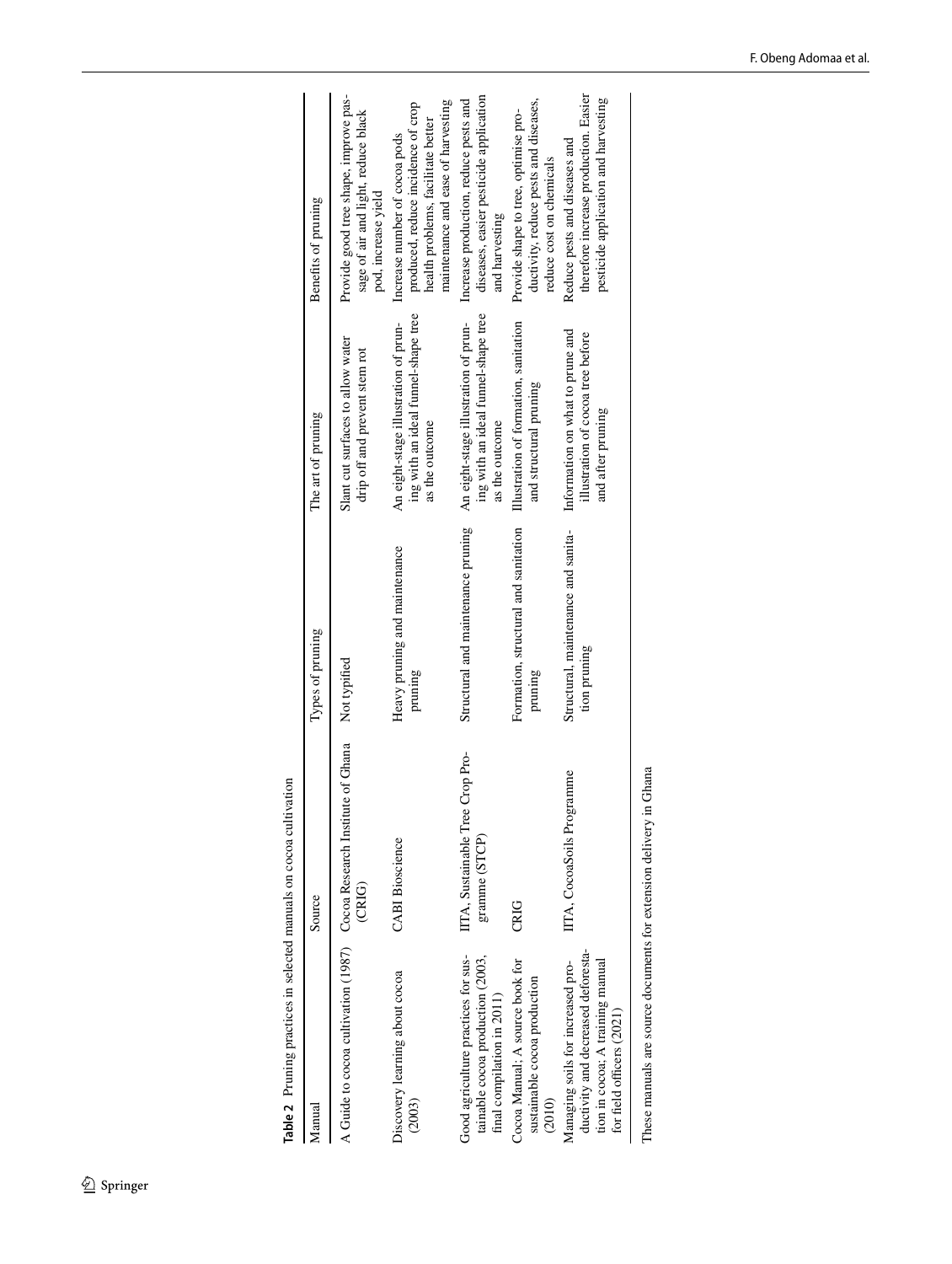The officers indicated that pruning is a key part of sustainability and certifcation schemes and Ghana Cocoa Board's ongoing productivity enhancement programme. Certifcation schemes, for instance, specify pruning as mandatory practice. The checklist of one certifcation programme we examined showed that pruning is to be regularly conducted to obtain optimal tree structure and health. Officers trained farmers on recommended pruning as illustrated and, in some instances, trained other people to directly prune trees for farmers. A contract signed between one frm and farmers for direct pruning service showed that the farmers were appointing the company to structurally prune their farm, and this was a principal clause for defning breach of contract. Extension officers emphasised the importance of farmers adhering to recommended practice for their farms to pass certifcation audits and inspections.

At the site of extension, information in manuals is being reproduced in teaching and learning aids and is being translated into activities geared towards training farmers on recommended pruning as a key component of sustainability efforts. Pruning is treated as an inflexible and fixed recommendation. Its affordances reduce with regards to diversity and specifcity, situatedness, contextual adaptability and context-specifc diagnostic capacity. The practice becomes more selective and standardised, and dovetails with standard and certifcation schemes with related checklists and audits.

## **The travel of pruning to the farming site through extension delivery**

Extension delivery is an interface of interaction between the extension and farming sites. Extension officers give information on pruning during extension activities and farmers interpret and use this information. Extension activities constitute a second level of inscription with potential implications for the afordances of pruning.

Varied extension delivery activities on pruning exist in Ghana (Table [3\)](#page-8-0). These activities have fostered diverse interactions between extension officers and farmers. In the mass training we observed, the extension officer asked farmers what they knew about pruning at the beginning of the training. He then told farmers what pruning is, its importance and showed farmers how to prune on their farms. In the demonstration sessions, officers usually told farmers what the recommended practice is and started demonstrating it to farmers. At every stage of demonstration, officers explained why they cut a branch and invited some farmers to demonstrate what they had seen. Farmers asked officers to clarify further when what officers said or demonstrated deviated from what farmers knew or did. For instance, this included when officers cut branches having cherrelle and farmers thought that this would decrease yield, and when an officer said that pruning could increase yield by about 30% and farmers were sceptical about yield increase from pruning without fertiliser application.

Officers said that farmers had attended many training sessions and yet often did not adopt recommended pruning on their farms. One officer's statement that "farmers find it dif*fcult to understand what we say in trainings; they need to see us demonstrate it*" (Private extension officer, Nyinahin, 21/5/19) suggested a need for demonstration sessions. However, they also noted that farmers were not convinced with what they had seen in demonstration farms. "*They* [farmers] *think the efect of pruning cannot be just a result of pruning*" (Public extension agent, Adjoufua, 1/11/18), "*… they* [farmers] *think we do some extraordinary treatments to the farm*" (Private extension agent, Asankragua, 6/4/19). Officers specified that the ideal situation was for farmers to receive recommended pruning on their individual farms.

Coaching and gang pruning occurred on farmers' farms (Table [3\)](#page-8-0). In these activities, some farmers showed active resistance to recommended pruning due to perceived detrimental effects to cocoa trees. Farmers and officers spent a considerable amount of time discussing their distinct positions on what, how and why to prune. Officers explained their position using their knowledge on recommended pruning while farmers gave contextual information on their farms to explain their position. In some instances, they reached consensus. For instance, when farmers appreciated coaches' or pruners' reasons for what and how to prune, or when coaches or pruners were also farmers and appreciated the farm owners' basis for wanting the trees pruned diferently.

<span id="page-8-0"></span>**Table 3** Extension activities on pruning in Ghana

| Delivery method Rationale |                                                                                                                          | Setting and activity                                                                              |
|---------------------------|--------------------------------------------------------------------------------------------------------------------------|---------------------------------------------------------------------------------------------------|
| Mass training             | Farmers need to learn about pruning                                                                                      | Classroom setting. Extension officers train farmers on pruning<br>with teaching and learning aids |
| Demonstration             | Farmers learn better by seeing. They need to see the art of<br>pruning being demonstrated in a farm                      | Demonstration farm. Extension officers demonstrate the art of<br>pruning to groups of farmers     |
| Coaching                  | Farmers have unique learning abilities. They need segmented<br>and tailor-made coaching                                  | Farmer's farms. Field trainers coach farmers in smaller groups<br>or individually during pruning  |
| Gang pruning              | Farmers do not have the labour ability and skills to prune or<br>do not want to prune. They need direct pruning services | Farmers' farms. Trained pruners directly prune trees for farm-<br>ers                             |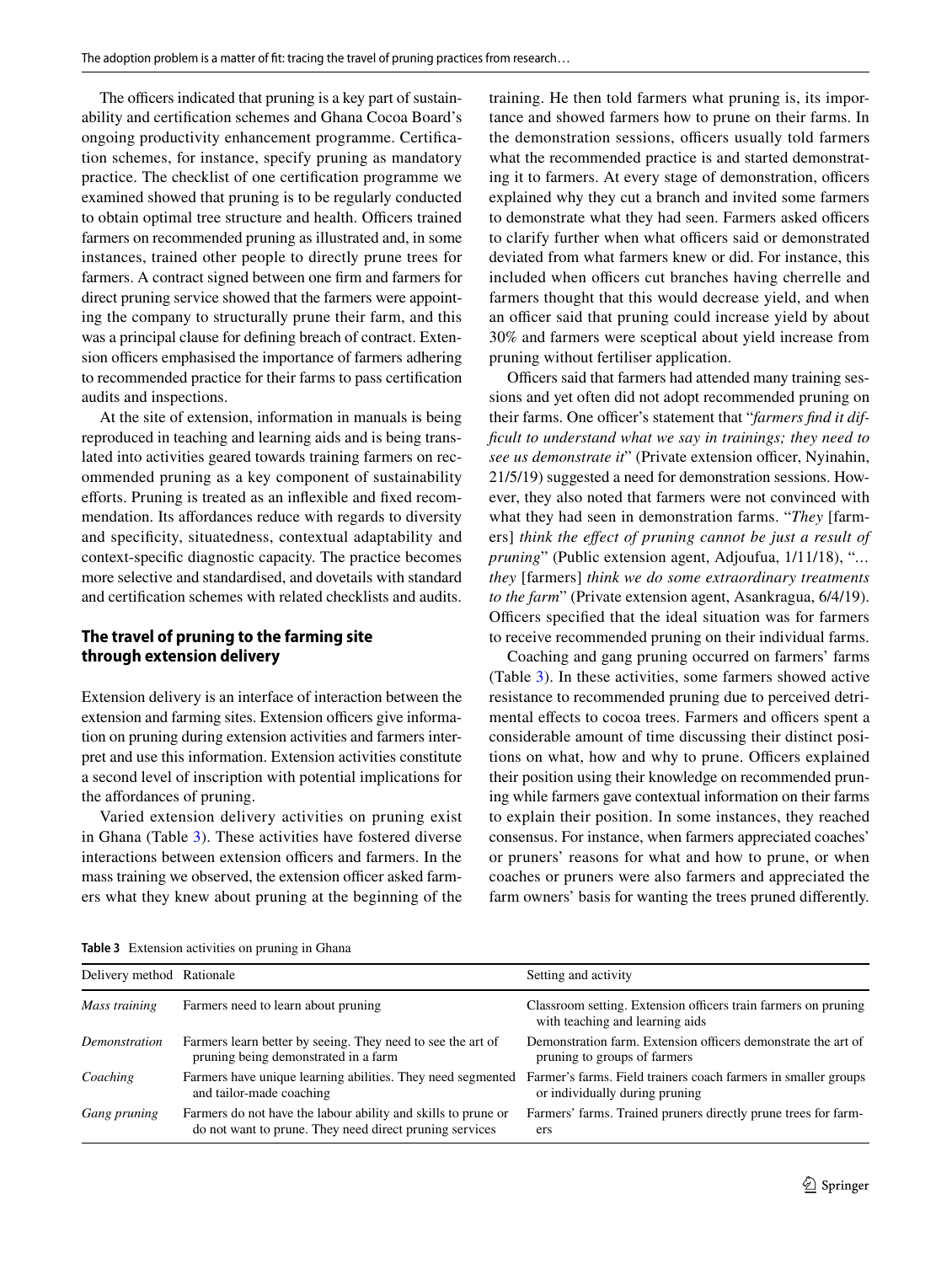In some instances, there was no consensus. Officers, however, cajoled farmers into accepting recommended pruning to enjoy the full packages of intervention, which included spraying and hand pollination. In other instances, farmers grudgingly accepted recommended pruning so they were able to pass certifcation inspections. In a gang pruning activity, for instance, one farmer said "*I am only accepting this* [officers recommended branches to cut], *because you said my farm will not pass certifcation if I do not cut these branches*" (Observation 5, Manse, 14/5/19). Officers highlighted that they had to ensure that farmers pruned as recommended to be able to meet internal control measures and subsequently pass certifcation audits.

In other instances, farmers refused to allow trained pruners to prune as recommended. Farmers indicated that it was risky to allow pruners who do not understand how cocoa trees behave to prune branches that would reduce yield or kill the tree. Pruners, on the other hand, said farmers were obstructing their work, and failure to prune as recommended implied that they did not prune well and could not justify their actions to internal control officers who would inspect the farm afterwards. To these pruners "*it is better to label farms as not pruned than not well-pruned*" (Trained pruner, Amoamang, 12/3/19). Officers expressed displeasure about farmers' non-adherence to recommended pruning. They thought that "*farmers should be able to sacrifce and prune their farms*" to reap the benefits (Private extension officer, Accra, 14/8/18).

The extension delivery methods had diferent underlying rationales and settings (Table [3](#page-8-0)), so fostered diferent interactions. However, the delivery approach focused on transferring recommended pruning to the farming site. This second level of inscription through extension activities dovetails into certifcation schemes and interventions that involve inspections and audits. This reinforced inscription in manuals that are carried out in the extension site consisting of reduced afordances in terms of diversity and specifcities, situatedness, contextual adaption and context-specifc diagnostic capacities. Pruning was promoted as an infexible package with standard recommendations.

## **Pruning at site of farming**

On the farming site, farmers indicated that cutting unwanted branches has been part of their management practices for decades. They said: "*we cut the downward looking branches so that it will be easy to walk through the farm*" (Interview 3, Amoamang, 12/3/19)*,* "*my farm became too dark* [shady] *and wet* [damp] *so I cut some of the branches*" (Interview 6, Benchema, 8/4/20) "*I cut the dead branches so that insects cannot hide in them*" (Interview 11, Nyinahin, 20/4/20)*.* According to farmers, they did this to improve sunlight penetration and prevent dampness and its infuence on pests and diseases. The farmers however, described the cut branches as slim, weak, tiny, downward looking, diseased or dead.

Farmers indicated that although cutting unwanted branches is an old practice, they did not refer to it as pruning. For these farmers, the use of the term 'pruning' by extension officers and its promotion as a recommended practice referred to the type of pruning that centred on shaping the structure of the tree. Farmers indicated that cutting 'big branches' and opening up the canopy 'too much' could lead to dire consequences. Some farmers recounted yield reduction resulting from cutting main branches. They cited factors such as the rains did not come early, the sun was too much, and I did not apply fertiliser to identify stresses in tree response to pruning they experienced. While some farmers had experienced these adverse efects themselves, others had learned from the experiences of other farmers. They highlighted the importance of learning from the mistakes as much as the successes of other farmers concerning pruning.

The farmers highlighted the potential of extension officers' way of pruning on nutrient maximisation and its positive efect on productivity. They explained this using a bowl of food scenario they had learned during training. They said that a bowl of food (nutrients) could feed less people (tree branches) to work more satisfactorily (more productively) than more people. While they acknowledged this, they showed that farms are not the same, and even in the same farm, diferent soil conditions exist. One farmer narrated:

It is important to consider the type of land on which the cocoa is planted so that the trees do not die after pruning. Some trees look like they are dying during the dry season, and it is dangerous to prune them. There is a farm on the road to my farm, the land is hard and cracks during the dry season. They [trained pruners] pruned that farm last year and the cocoa trees have been struggling since then. Anytime I pass by, I tell myself that this woman should not have allowed these pruners to destroy her farm (GD 4, Domeabra 15/3/19).

According to the farmers, deciding what to cut and how to cut unwanted branches involves considering soil fertility levels and the ability to apply fertilisers or not, the slope of the land and depth of top soil, rainfall and temperature variability, the presence of shade trees on the farm and the position of such trees in relation to cocoa trees. To these farmers, the composite task of managing and maintaining trees involves assessing sunshine and humidity in the specifc location as well as age and status of the tree before deciding what and how to cut unwanted parts. It involves diagnosing the status of the tree situated in the farm and selecting appropriate recipes for ensuring yield. At the site of farming, pruning is carried out as a situational practice that one learns by doing and with context-specifc factors to consider.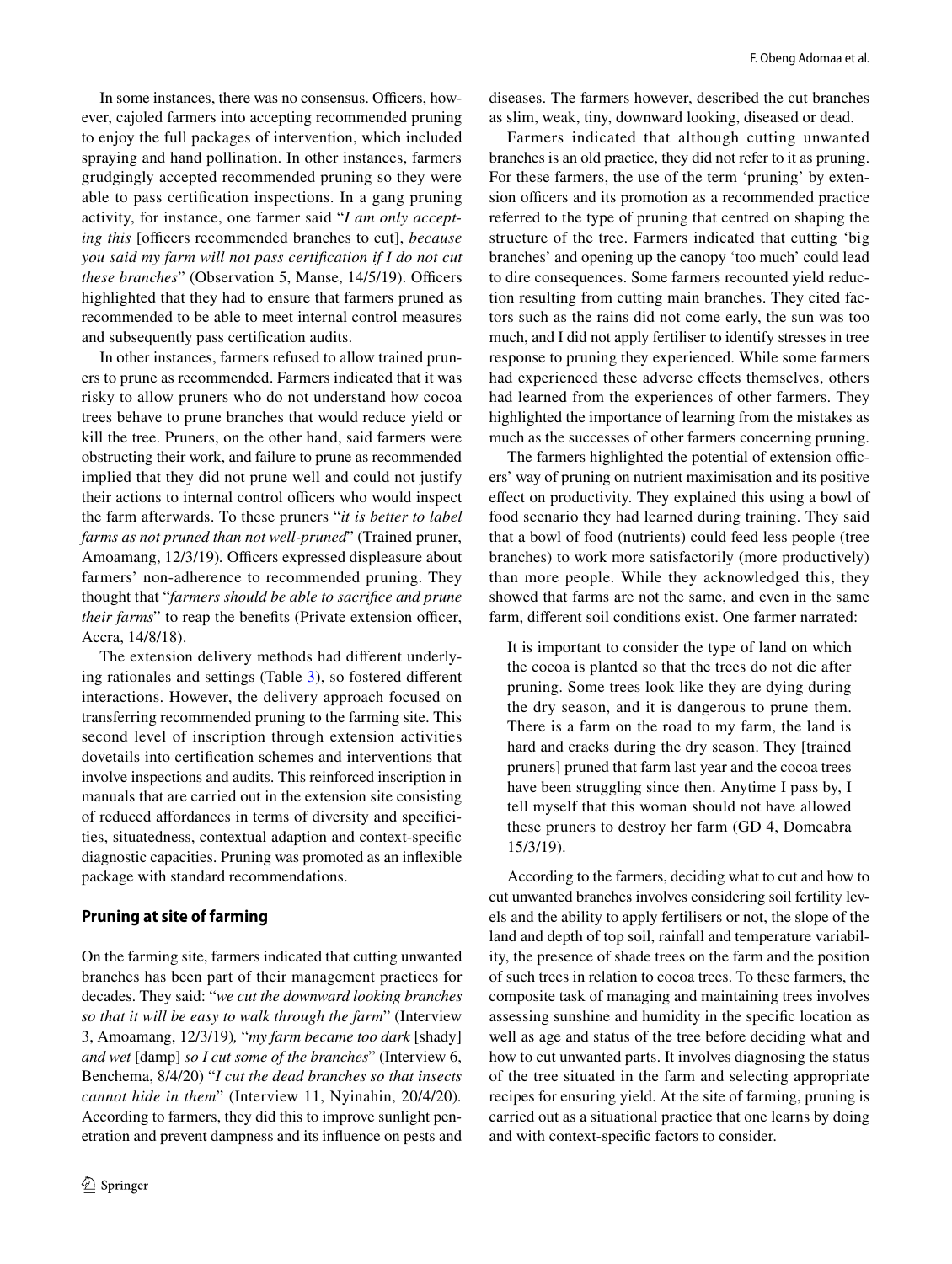#### **The travel of a GAP and its efects**

The above traces the vertically coordinated travel of recommended pruning through the agricultural research value chain embedded in the operational cocoa chain. Tracing the travel indicates that the afordances of pruning reduced as it moved from research to extension to farming site. The rich but placeless knowledge of scientists recognised a variety of pruning practices that could be used under diferent circumstances and for multiple purposes. However, inscription in manuals, a necessary step for making the GAP mobile, entailed setting a standard for pruning and increasingly gave weight to a single pruning technique. This move towards standardisation and a strong focus on promoting structural pruning materialised in the step translating pruning into recommendations and guidelines used and unpacked in the extension site and was reinforced by the anchoring of extension delivery in certifcation programmes.

The result of making pruning mobile is that the practice of pruning that arrives in the farming site is restricted and the multiplicity of options for use tailored to diverse conditions visible at the research site evaporated along the way. Refning and standardising the placeless knowledge of scientists and researchers on GAPs to travel to the sites of extension and farming requires levels of inscription. Much like Latour's [\(1999](#page-14-7)) work on the travel of soil samples, pruning, which is a context-specifc art, becomes movable through inscription processes in the manuals that standardised it. These inscription processes amplify the standardisation and relative universality of the art; however, they reduce their locality, particularities, materiality and multiplicity (Latour [1999,](#page-14-7) p. 71). While these inscriptions are necessary to make the package mobile, they infuence the content and afordances of the package and limit potential options for use (Glover et al. [2017](#page-13-7)). This unintended consequence of making GAPs mobile has implications for connecting pruning as a GAP to farmers' repertoires.

## **Discussion**

The analysis of the travel of pruning, as a recommended GAP, opens conceptual space for reframing the adoption problem as a matter of ft and, subsequently, for using the notion of conventions to identify conditions that add to the persistence of low adoption. The low uptake of GAPs observed in the cocoa sector is widely framed as an adoption challenge stemming from constraining conditions in adopting contexts (e.g., Dormon et al. [2007](#page-13-3)). This framing of the problem drives efforts to increase training and use groups to offer direct pruning services to increase uptake of what is considered a neutral package of scientifc knowledge. This paper reframes the problem as a matter of ft between sites through which GAP travels and advances a conceptualisation of the travel of pruning based on inscription and afordance with an institutional perspective on how this unfolds in a vertically coordinated process. This section exposes the characteristics of pruning brought about through distinct site-specifc enactments and identifes (mis)fts between the vertically connected sites.

Unpacking the affordances of pruning in each site engenders specifc technical, cultural and political characteristics (Table [4](#page-11-0)). In terms of technical characteristics, the practice of pruning at the research site consists of diverse types, has diverse outcomes and needs context-specifc diagnosis. The research site encodes the variety of pruning practices in manuals. At the site of extension, however, pruning is carried out as a standardised practice with generic diagnosis focused on the structure of the cocoa tree. The extension site puts little emphasis on translating situated diagnoses into context-specifc recommendations. The standard practice of pruning as carried out in the extension site arrives at the farming site where pruning is carried out as a situated practice with diverse outcomes and needing contextspecifc diagnosis. Pruning entering farmers' realities as a GAP reveals a misft with the technical characteristics of the repertoire of pruning practices already in use in the farming site.

The cultural characteristics relate to how decisions are made, and options are selected in each site. The research site values and normalises diversity in pruning types and constructs pruning as an open-ended script for localisation. The extension site, however, values and normalises structural pruning and constructs pruning as a standardised practice with fxed recommendations that are transferable to farmers in the form of training and guidelines. The manuals and training offer little guidance in how to define and evaluate the purposes of diferent 'good pruning practices' and assess their appropriateness for specifc circumstances. This standardised recommendation of pruning relates to auditing and certifcation, which basically check compliance with a limited set of prescribed guidelines. The afordances of the practice that eventually touch down at the farming site have been altered through the enactment in the extension site. This contrasts with the observations of decision-making processes at the farming site, which value and normalise diverse pruning techniques and construct pruning as a fexible practice that one learns by doing.

The political characteristics of the practice relate to what is prioritised and what efects of the practice are valued. The research, extension and farming sites all value pruning's plausible positive effects on reduced pests and diseases. Regarding pruning's efect on productivity, however, the research site prioritises productivity pre- and post-pruning, while the extension site enacts improved productivity as a post-pruning outcome. The farming site normatively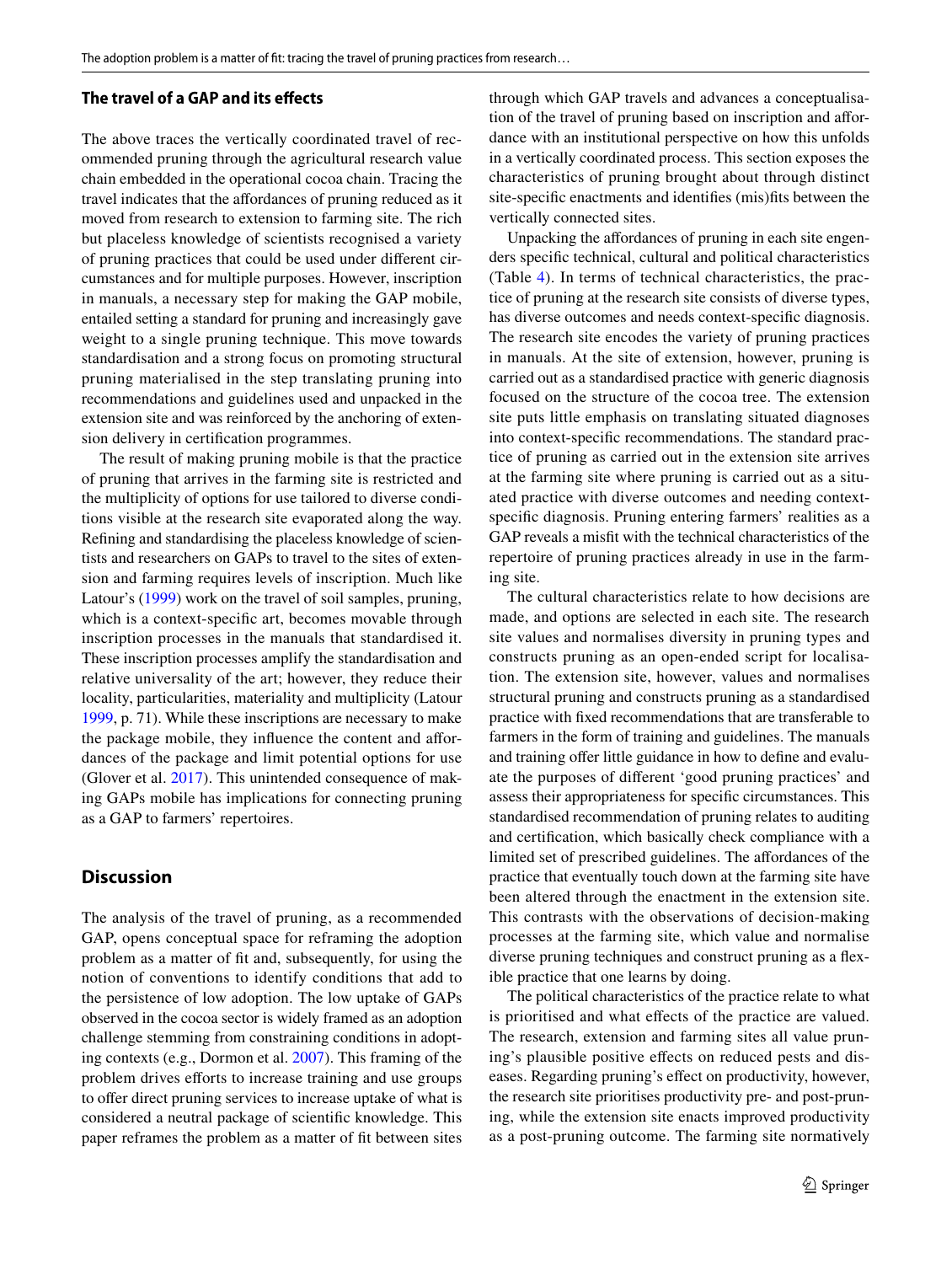| Table 4 Characteristics of pruning in the distinct sites | Political<br>Cultural         | Values and normalises diverse types of pruning. Con-Implicitly prioritises pruning's effect on reduced pests<br>and diseases and on productivity both pre and post<br>pruning<br>struct pruning as an open-ended script that allows for<br>localisation<br>diverse outcomes. Requires context-specific diagnosis<br>Pruning is a practice consisting of diverse types for | ductivity and reduced pests and diseases post pruning<br>Implicitly prioritises pruning's effect on improved pro-<br>pruning as a standard practice with standard recom-<br>Values and normalises structural pruning. Construct<br>mendations<br>Pruning is a standard practice with generic diagnosis<br>focused on characteristics of cocoa tre | reduced pests and diseases. Pruning may not compro-<br>Implicitly prioritises pruning's positive effects on<br>mise existing pod bearing<br>Construct pruning as a practice that one learns by doing<br>Values and normalises diverse pruning techniques to<br>improve aeration and sunlight penetration<br>Pruning is a dynamic and situated practice for diverse<br>outcomes. Requires context-specific diagnosis |
|----------------------------------------------------------|-------------------------------|---------------------------------------------------------------------------------------------------------------------------------------------------------------------------------------------------------------------------------------------------------------------------------------------------------------------------------------------------------------------------|---------------------------------------------------------------------------------------------------------------------------------------------------------------------------------------------------------------------------------------------------------------------------------------------------------------------------------------------------|---------------------------------------------------------------------------------------------------------------------------------------------------------------------------------------------------------------------------------------------------------------------------------------------------------------------------------------------------------------------------------------------------------------------|
|                                                          | Characteristic/Site Technical |                                                                                                                                                                                                                                                                                                                                                                           |                                                                                                                                                                                                                                                                                                                                                   |                                                                                                                                                                                                                                                                                                                                                                                                                     |
|                                                          |                               | Research                                                                                                                                                                                                                                                                                                                                                                  | Extension                                                                                                                                                                                                                                                                                                                                         | Farming                                                                                                                                                                                                                                                                                                                                                                                                             |

<span id="page-11-0"></span>

prioritises pruning's non-disruption of existing produc tivity. Epitomising the relationship between loss aversion and decision making among farmers (Jin et al. [2020](#page-13-22)), they select pruning techniques based on evaluations of contextspecifc practices and are geared towards non-compromised pod-bearing. When farmers select structural pruning—the generic recipe prevalent in extension services—it depends on what is prioritised at specifc moments in time and in accordance with farm-specifc conditions. This experimental and evaluative mode of priority setting in the farming site, which allows farmers to fnd a balance for productivity preand post-pruning, diverges from the fxed priorities emerging in the extension site.

Our analysis suggests that enactments of the pruning script in the middle of the knowledge chain may reduce the number of options and spaces for interactions, which rein forces the low uptake of GAPs. Remarkably, the characteris tics of pruning at the research and farming site may be com mensurable. The research and farming site share the notion that pruning is a specifc art, and using it efectively requires adapting the practice to specifc farm and agro-ecological conditions (Govindaraj and Jancirani [2017;](#page-13-15) Dohmen et al. [2018\)](#page-13-21). However, the unpacking of the pruning script dur ing its transmission in the form of manuals and extension services creates contradictions and misft. Consequently, the paper problematises the dominant narrative, which frames the issue as a lack of or low uptake of recommended prun ing. In contrast, it highlights that the movement of recom mended pruning and the sequential practice at diferent sites constrains the afordances available at the bottom end of the agriculture research value chain.

Unpacking in the extension site hinders the afordances of pruning to be made relevant and included into farmers' repertoires. Ultimately, this results in a practice with dif - ferent and fewer affordances, while, as Glover et al. ([2017\)](#page-13-7) indicate, for a technology to make sense on the ground, it must create space for its affordances to be unpacked in new contexts. The reduced affordances are not necessarily a purposeful act of extensionists to alter established pruning and tree management practices of cocoa farmers but stem from how the agricultural research value chain is structured. Our analysis understands the low uptake of pruning as emanating from misfts as the pruning practices moves from research to extension and farming.

Therefore, we reframe the adoption problem as a matter of ft, which is conditioned by the institutional infrastructure shaping the travel that connects the enactment of pruning, as a GAP, at diferent sites. Looking into the conventions asso ciated with the diferent sites helps to explain the persistence of misft. For understanding the adoption problem, this shifts attention to values, visions and norms (Wilkinson [1997](#page-14-13)), as well as guides for actions and collective systems that legitimise actions (Ponte [2016\)](#page-14-10) that constrain the fexibility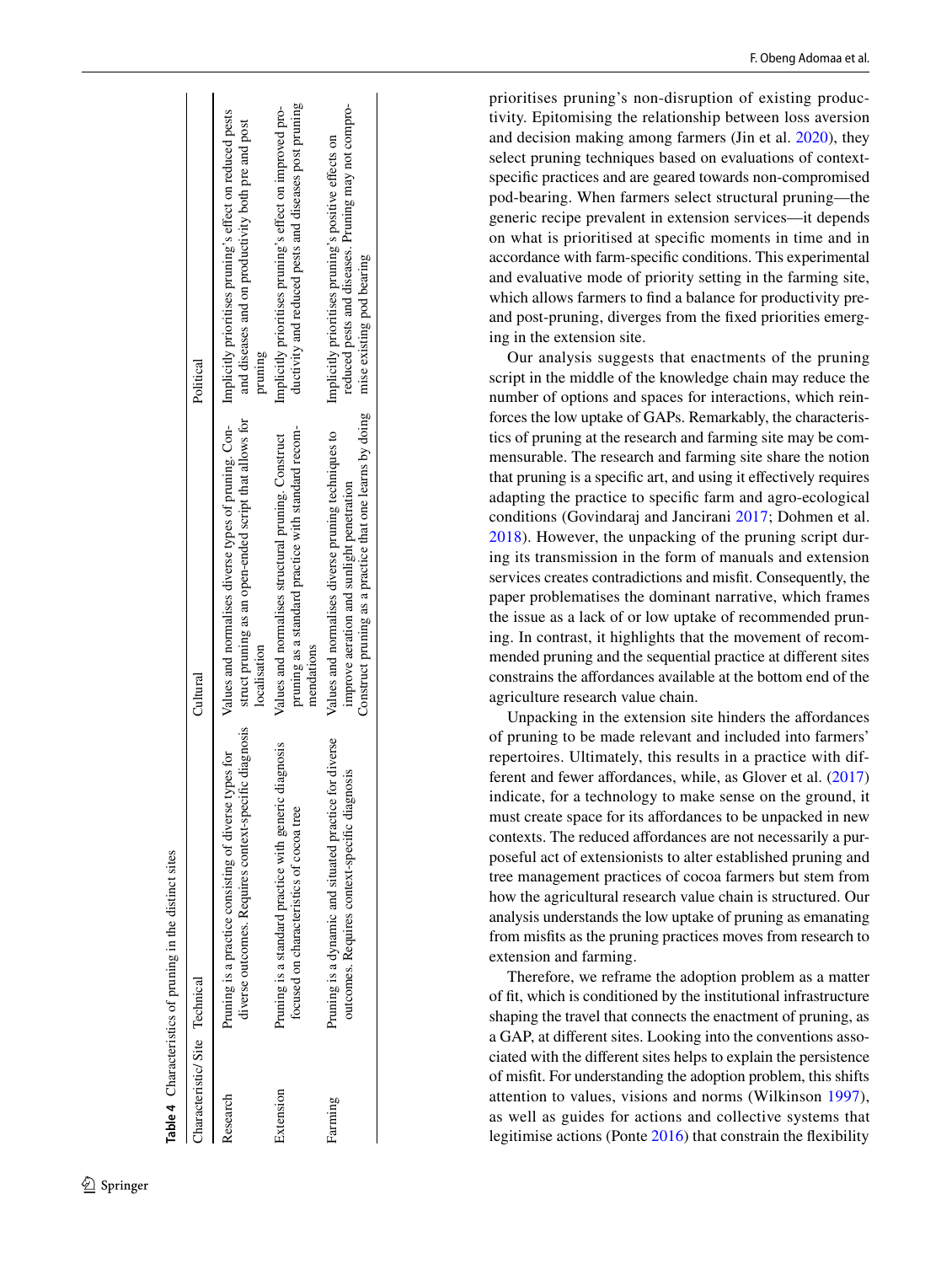required for ftting. Below, we discuss how these are evident in the conventions that guide and legitimise (1) how research is translated into manuals, (2) how information in manuals is reproduced in extension activities as fxed recommendations, and (3) how these recommendations are reinforced by sustainability-oriented certifcation programmes central to the governance of commodity chains.

First, translating research into manuals is a process of inscription that operates within the value of universal applicability of scientifc knowledge. Thus, providing knowledge and practices of pruning in manuals, for instance, focuses on giving standard recommendations of the practice. The research site provides pruning illustrations from diferent contexts in manuals, which also orients knowledge exchange towards one type of pruning. Details on diverse types of pruning, its specifcities, situatedness and diagnostic capacities fade in manuals. While standardising GAPs is a necessary level of inscription for making the package mobile, the fading of diversity, specifcities, situatedness and diagnostic capacities in this process of inscription reduces the afordances of the package and the fexibility needed for ft.

Second, in extension delivery activities, the extension site operates within a shared interpretation (Diaz-Bone [2016](#page-13-9)) of manuals as sourcebooks. The site reproduces standardised recommendations in manuals, which reinforce a package with reduced affordances. Within this norm of relying on manuals, the site interprets 'recommended pruning' as the kind illustrated in manuals and equates these illustrations with 'good pruning'. Also, operating with a collective aim to increase adoption of GAPs among farmers, the site mobilises collective intentions and systems to legitimise (Ponte [2016\)](#page-14-10) efforts towards increasing adoption of this recommended pruning. This manifests in the dovetailing of recommended pruning in sustainability programmes, certifcation schemes and related interventions with strong focus on adoption as well as using labour groups to deliver recommended pruning to farmers.

Third, the continuity of imposing recommended pruning dovetails with certifcation schemes and associated modes of training and service delivery. This reinforces misft at the site of extension delivery, or deliberately organised encounters through which farmers come into contact with new packages (Glover et al. [2019\)](#page-13-4). Activities, such as training sessions, demonstrations, coaching and gang pruning constitute another level of inscription guided by values of inspections and audits. These activities are complemented by disciplining actions imposed by incentives, punishments and managerial supervision (Glover et al. [2017\)](#page-13-7) that reinforce the transfer of standard recommendations. The disciplining actions include: incentives embedded in persuading farmers to accept recommended pruning as part of bigger interventions comprising pesticide spraying and manual pollination, punishments evident in fear of failing certifcation audits for refusing recommended pruning, and managerial supervision imposed by the work of supervisors and superiors who inspect the work of gang pruners.

These disciplining actions, which are integrated in sustainability and certifcation programmes, reinforce prescriptive pruning with reduced affordances and constrain the flexibility necessary for fitting. Unpacking the affordances of pruning and enabling ftting requires the travelling package and the interaction interfaces to foster fexibility and room for manoeuvre (Vellema et al. [2020\)](#page-14-19) and encourage refexivity and expertise for diagnosing situated actions (Orlikowski [2002](#page-14-20)). However, the trajectories through which GAPs travel from the research to farming site and the interfaces of interactions leave little room for fexibility and refexivity to foster ftting capacities.

Enabling ft requires presenting the package as malleable and involves farmers in diagnostic and evaluative processes unpacking the afordances and making them useful to their specific circumstances (Glover et al. [2017\)](#page-13-7). However, the conventions at diferent sites constrain agricultural research value chains' capacity to enable ft and maximise package afordances. At the extension site, for instance, efective use of interactive extension approaches for situated diagnosis are considered resource-intensive and are rarely used (Muilerman and David [2011](#page-14-21)). Heuristics to help farmers make local adaptations are often lacking (Glover [2014\)](#page-13-23). The conventions associated with manuals and recommended practices sustain the misft. Misft persists and is engendered by conventions directing collective systems that legitimise standardised recommendations of what is a rich and sophisticated practice. The conventions reinforce standard recommendations through standard-setting and certifcation schemes associated with sustainability endeavours in cocoa. This contributes to understanding the low uptake of recommended pruning among farmers.

## **Conclusion**

In this paper, we analysed the low uptake of GAPs, specifcally pruning, by examining what enables pruning to be and constrains it from being made relevant to and translated into farmers repertoires. We used the concepts of affordances and inscription to provide an account of the vertically coordinated travel of pruning from the site of research through extension to farming. We show that the non-adoption of pruning in Ghana's cocoa sector can be understood as misft between the characteristics of pruning emerging in the enactment of the practices at diferent sites in the agricultural research value chain. Our paper moves the problem from farmers as non-adopters to the nature of inscription processes necessary for making pruning and other GAPs ft while being made mobile. With this view, we conclude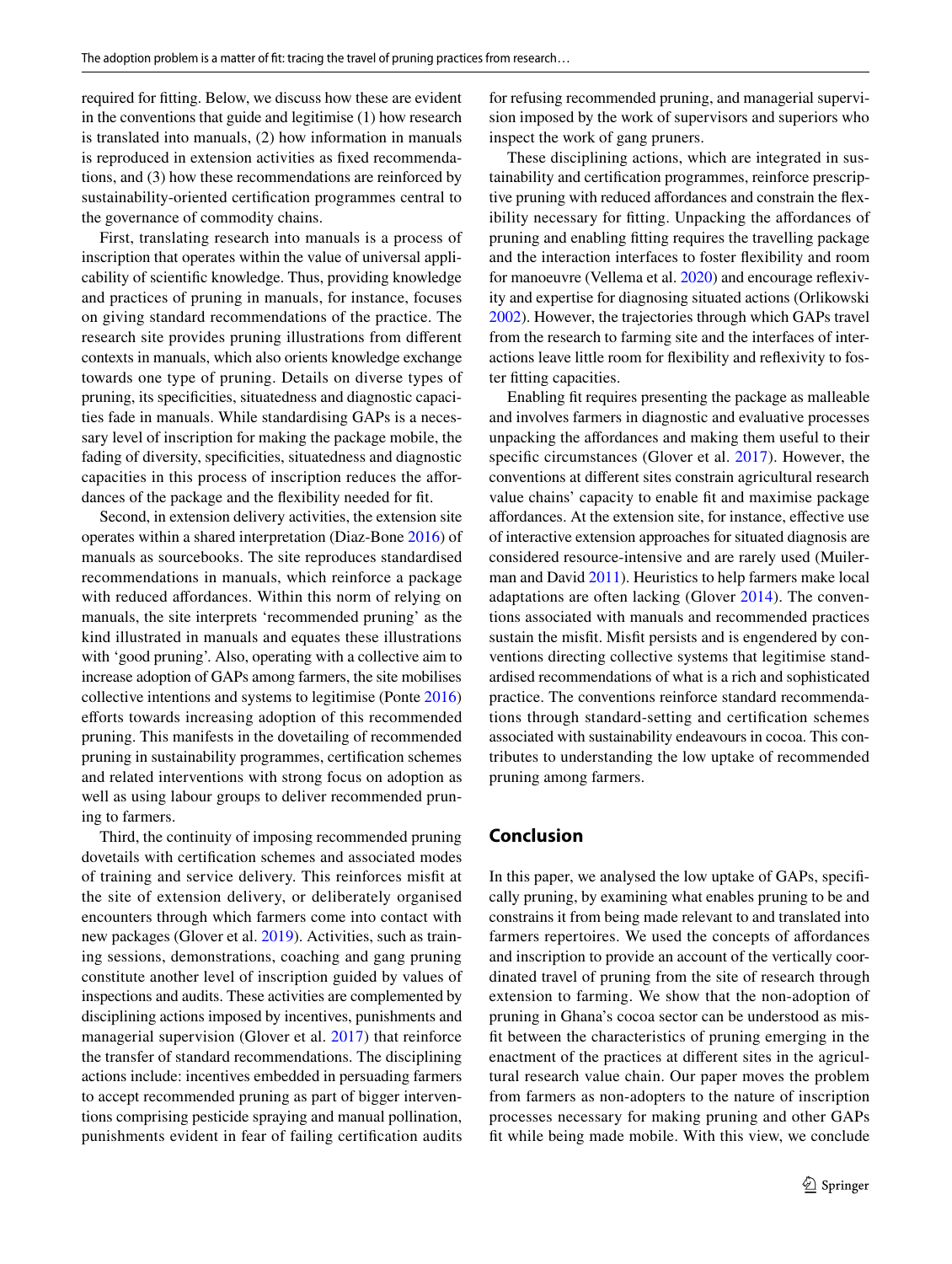that the uptake of GAPs is dependent on enabling ft in both their social and material elements. Examining the travel of pruning and anchoring this in the concept of ft shifts the research perspective to conventions. These conventions are strong and reproduce pathways that constrain the package of pruning to be made relevant to and translated into farmers repertoires. There is, therefore, a need to move beyond conceiving the low uptake of GAPs, such as pruning, as an adoption challenge that requires increased extension activities with standardised and de-contextualised recommendations. Our analysis creates space to think in terms of alternative pathways that foster fexibility. We suggest rethinking extension services embedded in global commodity chains, certifcation schemes and associated interventions to evade the adoption tragedy of forcing standardised good agricultural practices into situated action. This may translate into an institutional architecture with conventions that nourish ft and connect diagnostic capacities at diferent sites of the agricultural research value chain.

**Acknowledgements** This study was conducted under the project "Cocoa Crop Improvement, Farms and Market", funded by WOTRO Science for Development, the Dutch Research Council (NWO) (Project no. W 08.250.305).

**Open Access** This article is licensed under a Creative Commons Attribution 4.0 International License, which permits use, sharing, adaptation, distribution and reproduction in any medium or format, as long as you give appropriate credit to the original author(s) and the source, provide a link to the Creative Commons licence, and indicate if changes were made. The images or other third party material in this article are included in the article's Creative Commons licence, unless indicated otherwise in a credit line to the material. If material is not included in the article's Creative Commons licence and your intended use is not permitted by statutory regulation or exceeds the permitted use, you will need to obtain permission directly from the copyright holder. To view a copy of this licence, visit <http://creativecommons.org/licenses/by/4.0/>.

## **References**

- <span id="page-13-6"></span>Akrich, M. 1992. The de-scription of technical objects. In *Shaping technology/building society: Studies in sociotechnical change*, ed. W. Bijker and J. Law, 205–224. Cambridge: MIT Press.
- <span id="page-13-1"></span>Alexander, K.S., G. Greenhalgh, M. Moglia, M. Thephavanh, P. Sinavong, S. Larson, T. Jovanovic, and P. Case. 2020. What is technology adoption? Exploring the agricultural research value chain for smallholder farmers in Lao PDR. *Agriculture and Human Values* 37: 17–32. <https://doi.org/10.1007/s10460-019-09957-8>.
- <span id="page-13-8"></span>Ansari, S.M., P.C. Fiss, and E.J. Zajac. 2010. Made to ft: How practices vary as they difuse. *Academy of Management Review* 35 (1): 67–92.
- <span id="page-13-16"></span>Asare, R., V. Afari-Sefa, S. Muilerman, and G.J. Anim-Kwapong. 2018. Good agronomic practices in cocoa cultivation: Rehabilitating cocoa farms. In *Achieving sustainable cultivation of cocoa*, ed. P. Umaharan, 111–128. Cambridge: Burleigh Dodds.
- <span id="page-13-10"></span>Bromley, P., H. Hwang, and W.W. Powell. 2012. Decoupling revisited: Common pressures, divergent strategies in the US nonproft sector. *Management* 15 (5): 469–501.
- <span id="page-13-18"></span>Coffey, A., and P. Atkinson. 1996. *Making sense of qualitative data*; *complementary research strategies*. London: Sage.
- <span id="page-13-5"></span>Cook, B.R., P. Satizábal, and J. Curnow. 2021. Humanising agricultural extension: A review. *World Development*. [https://doi.org/10.](https://doi.org/10.1016/j.worlddev.2020.105337) [1016/j.worlddev.2020.105337.](https://doi.org/10.1016/j.worlddev.2020.105337)
- <span id="page-13-11"></span>Cox, M. 2012. Diagnosing institutional fit: A formal perspective. *Ecology and Society* 17 (4): 54. [https://doi.org/10.5751/](https://doi.org/10.5751/ES-05173-170454) [ES-05173-170454](https://doi.org/10.5751/ES-05173-170454).
- <span id="page-13-20"></span>David, S. 2011. Manual 2: Integrated crop and pest management for mature cocoa farms. In *Good agricultural practices for sustainable cocoa production: A guide for farmer training*, ed. R. Asare and S. David. Accra: Sustainable Tree Crops Program, International Institute of Tropical Agriculture.
- <span id="page-13-17"></span>Denkyirah, E.K., E.D. Okoffo, D.T. Adu, A. Aziz, A. Ofori, and E.K. Denkyira. 2016. Modelling Ghanaian cocoa farmers' decision to use pesticide and frequency of application: The case of Brong Ahafo region. *Springerplus* 5 (1): 1113–1113. [https://doi.org/](https://doi.org/10.1186/s40064-016-2779-z) [10.1186/s40064-016-2779-z.](https://doi.org/10.1186/s40064-016-2779-z)
- <span id="page-13-9"></span>Diaz-Bone, R. 2016. Convention theory and neoliberalism. *Journal of Cultural Economy* 9 (2): 214–220.
- <span id="page-13-21"></span>Dohmen, M.M., M. Noponen, R. Enomoto, C. Mensah, and S. Muilerman. 2018. *Climate-smart agriculture in cocoa; A training*  manual for field officers. Accra: World Cocoa Foundation and Rainforest Alliance.
- <span id="page-13-3"></span>Dormon, E., C. Leeuwis, F.Y. Fiadjoe, O. Sakyi-Dawson, and A. van Huis. 2007. Creating space for innovation: The case of cocoa production in Suhum-Kraboa-Coalter District of Ghana. *International Journal of Agricultural Sustainability* 5 (2 & 3): 232–246.
- <span id="page-13-13"></span>Elfving, D.C. 1990. Growth and productivity of `Empire' apple trees following a single heading-back pruning treatment. *HortScience* 25 (8): 908–910.
- <span id="page-13-19"></span>Elliott, J. 2005. *Using narrative in social research*. London: Sage.
- <span id="page-13-2"></span>Fenger, N.A., S.A. Bosselmann, R. Asare, and A. de Neergaard. 2017. The impact of certifcation on the natural and fnancial capitals of Ghanaian cocoa farmers. *Agroecology and Sustainable Food Systems* 41 (2): 143–166.
- <span id="page-13-12"></span>Geurts, B. 2018. Conventions and common grounds. *Mind and Language* 33 (2): 115–129.
- <span id="page-13-23"></span>Glover, D. 2014. Of yield gaps and yield ceilings: Making plants grow in particular places. *Geoforum* 53: 184–194.
- <span id="page-13-4"></span>Glover, D., J. Sumberg, G. Ton, J. Andersson, and L. Badstue. 2019. Rethinking technological change in smallholder agriculture. *Outlook on Agriculture* 48 (3): 169–180.
- <span id="page-13-7"></span>Glover, D., J.P. Venot, and H. Maat. 2017. On the movement of agricultural technologies: Packaging, unpacking and situated reconfguration. In *Agronomy for development: The politics of knowledge in agricultural research*, ed. James Sumberg, 14–30. Oxon: Routledge.
- <span id="page-13-15"></span>Govindaraj, K., and P. Jancirani. 2017. Efect of pruning on cocoa (Theobroma Cacao L) on morphological, fowering and yield and quality of cocoa beans. *International Journal of Agricultural Science and Research* 7 (6): 113–118.
- <span id="page-13-14"></span>Huett, D.O. 2004. Macadamia physiology review: A canopy light response study and literature review. *Australian Journal of Agricultural Research* 55: 609–624.
- <span id="page-13-0"></span>Jha, S., H. Kaechele, M. Lana, T.S. Amjath-Babu, and S. Sieber. 2020. Exploring farmers' perceptions of agricultural technologies: A case study from Tanzania. *Sustainability* 12: 998. [https://doi.org/](https://doi.org/10.3390/su12030998) [10.3390/su12030998](https://doi.org/10.3390/su12030998).
- <span id="page-13-22"></span>Jin, J., X. Wan, R. He, F. Kuang, and J. Ning. 2020. Farmers' risk aversion, loss aversion and climate change adaptation strategies in